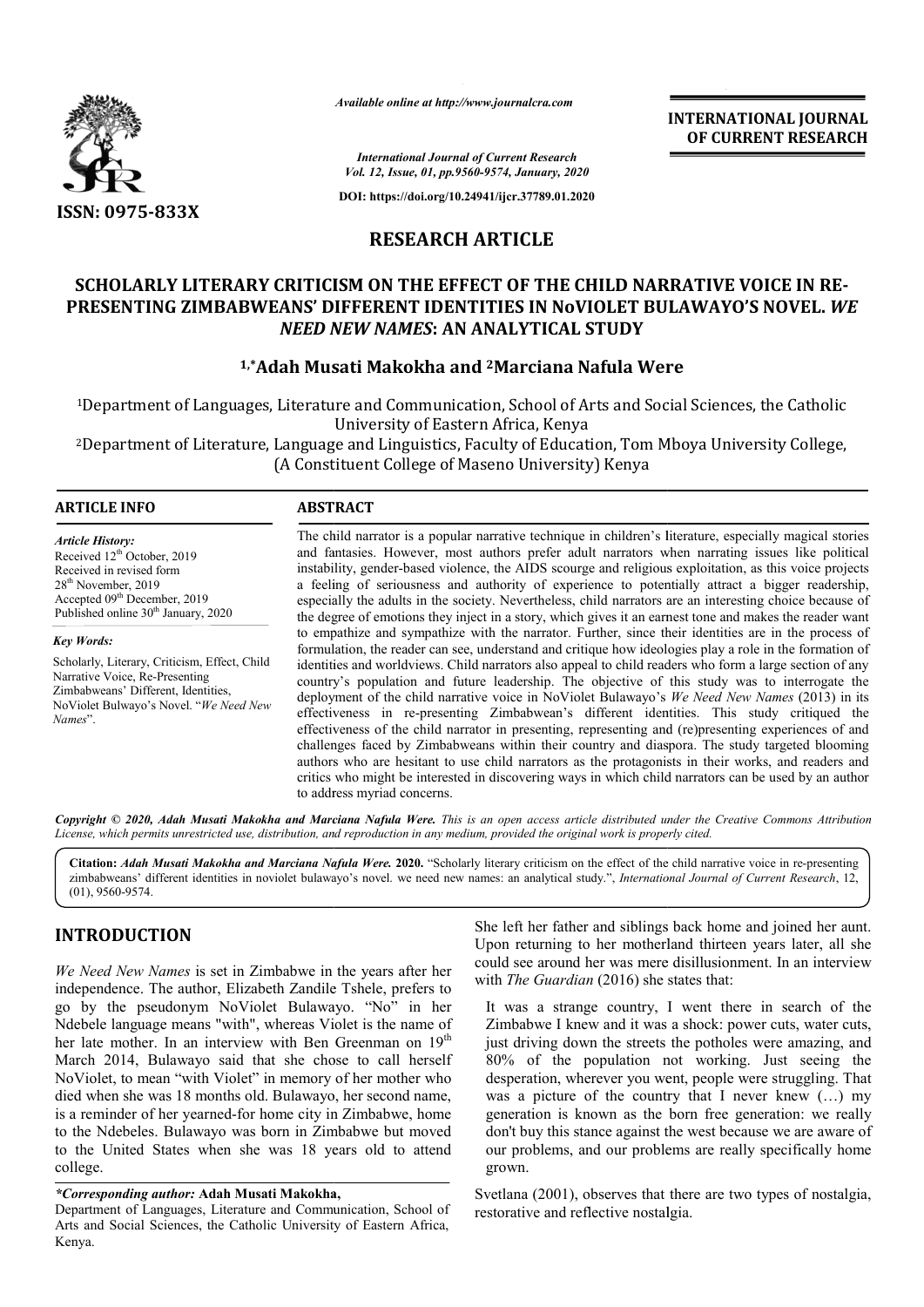The former stresses *nostos* (home) and attempts a transhistorical reconstruction of the lost home. The latter thrives on *algia* (the longing itself) and delays the homecoming wistfully, ironically, desperately. Bulawayo had longed to go back to her home country. She was filled with restorative nostalgia; the kind of longing to be home and relive the beautiful moments she once had in her country. Unfortunately, political turmoil had taken a toll of her country. She coined the term "born free," to refer to the Zimbabweans like herself who were born after the country gained her independence. The freedom is however a mirage, since it worsened things for them. The state of the country was more deplorable than before; high poverty levels, the AIDS scourge, unemployment, poor health facilities and political instability were among a host of many other problems affecting her country. Literature can be used to bring to the attention of the masses the happenings in the society. Probst (1998) notes that while we read literature, some of our beliefs concerning the world are re-affirmed, modified, or even refuted. Bulawayo, through her novel, brings to the attention of her readers the experiences of Zimbabweans at home and the diaspora. The issues she represents in her text can be said to be raising awareness about the experiences of Zimbabweans. During a television interview with Greenman (2014) Bulawayo confessed that: "I must say I come from a place with colourful names (…) in the title of the book I was trying to speak to the need of the new ways of imagining our identities, new ways of seeing the world and seeing our future." It is evident that Bulawayo was trying to reach out to the masses concerning the plight of Zimbabwe and its citizens. My study will therefore examine how the author portrays the various images of Zimbabwe in public imaginaries and how the characters she chooses negotiate their identities and realities as Zimbabweans.

Zimbabwe, formerly Southern Rhodesia, is a landlocked country in southern Africa. It is a former British colony that earned her independence in 1980. The country has to date had two presidents, the first president being Robert Mugabe and the current president is Emmerson Mnangagwa. Zimbabwe is mainly composed of two major ethnic groups, the Shona and the Ndebele. The Shona are the largest group and they live in the northern part of the country. The Ndebele occupy the southwestern part of Zimbabwe, primarily the city of Bulawayo. The Ndebele have borne the brunt of being in the opposition. Minority Rights Group International (2018) postulates,

Throughout the implosion of Zimbabwe's economy, which accelerated in 2000, the Ndebele people, prominent among the opposition MDC and distrusted by the government of President Robert Mugabe, continued to feel the brunt of his regime. Prior to elections in 2002, human rights organizations reported that the ZANU-PF allegedly threatened the Ndebele with starvation, and a document surfaced which allegedly contained a plan to exterminate the Ndebele. (http://minorityrights.org/ minorities/Ndebele.

It is evident from the above observation that the Ndebele have been a disadvantaged ethnic community for a long time. Their allegiance to the opposition worsened matters for them. Described as Zimbabwe's largest minority, the Ndebele comprise around 17% of Zimbabwe's total population. Other minority groups include the Tonga, Sotho, Venda and Hlengwe. The realities that inform what Zimbabwe is inform the content of Bulawayo's novel and my reading of it.

**Research Objective:** The research objective was to: To interrogate the deployment of the child narrative voice in NoViolet Bulawayo's *We Need New Names* (2013) in its effectiveness in re-presenting Zimbabwean's different identities.

**Synthesis of related literature on scholarly literary criticism on zimbambwean's different identities:** Muponde (2005) argues that childhood can be used to represent history, politics and resistance. In his study, which explores the ways in which childhood is constructed and represented in a wide range of black Zimbabwean novels and short stories written in English from 1992 to 2000, he suggests a possibility of viewing childhood not in romantic or idyllic terms, but as a contested terrain that facilitates the negotiation of tensions and conflicts of the society. Muponde's focus on representation of history, politics and resistance from the pre to post-colonial Zimbabwe sets the background for my inquiry into how child figures represent Zimbabwe's post-independence realities. One of the key issues that have re-invented Zimbabwean identities and reminiscent in Bulawayo's novel as evident in my preliminary review is migration. In her paper, Moji (2015) examines how names in *We Need New Names* function as a literary technique in the novel to negotiate the dislocation of Zimbabweans. Moji views naming practices and the real and metaphoric migrations executed by and experienced by the characters in the novel the characters in the novel as symbolising physical translation of selves and their identities. The critic, through discourse analysis, reads semantic and cognitive dissonance as signs that represent characters' dislocation. He then suggests that (re)naming be conceived as a strategy to decode translated selfhoods.

Therefore, Zimbabweans can be considered subaltern and hybrid subjects due to their post-coloniality and diasporic existence. Bamiro (1997) who focuses on representation of Zimbabwean subjects in literature, considers the representation of Zimbabwean marginalised identities in literature as a form of protest. He examines how the construction of identities in and through language is a kind of resistance to the homogenizing, assimilative practices of colonialism and neocolonialism. He looks at the nativisation of English in selected Zimbabwean texts and its use together with other indigenous languages to articulate social norms and situational imperatives. He also studies English as a tool of domination, manipulation, oppression, reproduction of unequal power relations, constructor of elitist identities and finally resistance to social justice. He focuses on how novelists have used various linguistic devices to contextualize the English language in their respective cultures. In so doing, Bamiro explores how English has reinforced colonial, counter-colonial and heteroglossic social discourses arising from conflicts of race, class and gender. My study will however discuss the language issue in terms of code-switching and social classes. Manase (2011) explores the ways in which Catherine Buckle presents the connection between identity and land ownership in postcolonial Zimbabwe. He uses Buckle's novel, *African Tears: The Zimbabwe Land Invasions* (2002). The novel, which can be considered semi-autobiographical, tells of the tribulations of a White land owner in Zimbabwe. Ownership of land in Zimbabwe is a largely emotive issue owing to the fact that the natives felt short-changed by their colonial masters when it came to land ownership. Manase therefore focuses on the history and cultural significance of land in the formation of personal and social belonging and other identities in post-2000 Zimbabwe. Manase focuses on identity in Zimbabwe in terms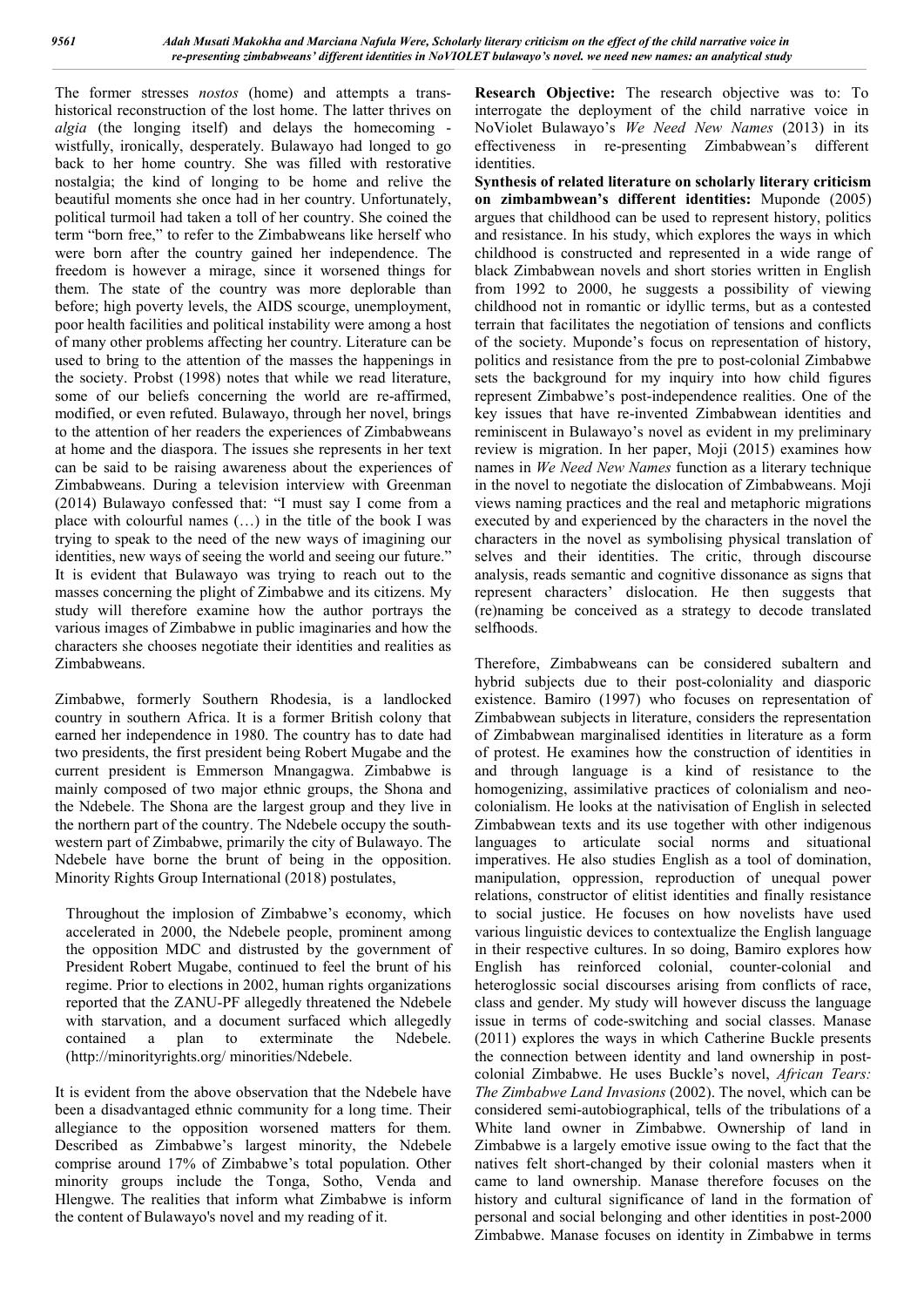of land ownership. He however ignores other issues that constitute identity like names and language. I intend to expound further on the identity issue in post-colonial Zimbabwe.

## **RESEARCH METHODOLOGY**

The study involved a critical reading of the novel *We Need New Names* (2013) which was treated as primary data. Secondary data was obtained through library and desk top research. Therefore, the study adopted a qualitative research approach. Qualitative research involves the study of things in their natural settings in an attempt to interpret them. This kind of research aims at understanding the social realities of groups, individuals and cultures as its participants experience it. Qualitative research was therefore appropriate in my study, since literary data is mainly non-numerical. Creswell (2014) defines qualitative research as an approach for exploring and understanding the meaning individuals or groups ascribe to a social or human problem. He further states that the process of qualitative research involves emerging questions and procedures, data typically collected in the participant's setting, data analysis inductively building from particulars to general themes, and the researcher making interpretations of the meaning of the data. The target population was Darling, the protagonist in the novel, and the other child narrators namely Godknows, Sbho, Chipo, Stina and Bastard.

The text *We Need New Names* by Bulawayo was purposively selected despite the availability of other literary texts with a child narrative voice. This is because the novel has a child protagonist. It also addresses the various issues in postindependent Zimbabwe that the study wanted to discuss. The study focused on Bulawayo's representation of the experiences of Zimbabweans during the post-independence era in the context of *We Need New Names*. This was conducted through analyzing events as depicted by Darling and other child characters in the novel. The study mainly focused on Darling and the other child narrators namely GodKnows, Sbho, Chipo, Stina and Bastard. They were deliberately picked on because the study intended to discuss the child narrative voice. Darling and her friends were all children, aged between nine and eleven. Data collection was done through a close critical text analysis of *We Need New Names* (2013), by NoViolet Bulawayo and other secondary sources like online journals, theses, dissertations and newspaper articles. The researcher also listened to interview clips with the author, carried out by the press. Data was also collected through note-making as the researcher interacted with the primary and secondary data sources. The collected data was presented by a logical sequence of discussions. Analysis of the data was done by organizing information in a logical sequence and eventually presenting them as themes. These themes were presented and discussed according to the findings from each research question. The tenets of post-colonial and narratology theories guided the researcher in the discussion of the objectives of the study. Information obtained from different sources and used in this research was acknowledged in order to avoid plagiarism.

**Scholarly liberary criticism on the effect on the child Narrative voice's representation of zimbabwean's different identities in noviolet bulawayo's novel. "***we need new names"*

**Preview:** The novel under study, *We Need New Names,* is geographically set in Zimbabwe and America, although other landscapes are narrated within the text. Zimbabwe, formerly Southern Rhodesia is a landlocked country in southern Africa. Zimbabwe was named Rhodesia after Cecil Rhodes, who played a key role in its creation. It is a former British colony which earned her independence in 1980. Zimbabwe is ethnically composed of two major ethnic communities, the Shona and the Ndebele. There are however other smaller ethnic communities like the Sotho, Venda and Hlengwe. The Shona are the largest ethnic community and they live in the northern part of the country. The Ndebele occupy the south-western part of Zimbabwe, primarily around the city of Bulawayo. According to Nations Encyclopaedia, the Shona comprise Zimbabwe's largest minority, making up around 16% of the total population. Historically, the novel is set in the early 2000s, a few years after Zimbabwe got its independence. This period is key in understanding Zimbabwe's post-independence realities as it is a time when the country faced innumerable challenges, ranging from health crises, joblessness, indigence, political instability and a host of other problems. The events in the story revolve around and are influenced by these postindependence realities and the novel, against this backdrop, reflects on and deconstructs the realities of this historical period of Zimbabwe. The mimetic potential of Bulawayo's novel in terms of its historicity can be understood through Thiong'o (1972) observation that, "(a) writer responds, with his (sic) total personality to a social environment which changes all the time. Being a kind of sensitive needle, he registers, with varied degrees of accuracy and success, the conflict and tensions in his (sic) changing society (…). For the writer himself (sic) lives in, and is shaped by, history" (47). Evident from Thiong'o's observations above are two key issues. Firstly, that the novelist is arguably male, and secondly, that history is an adult and masculine practice. The fact that Bulawayo is a woman and the story in her novel is told by a child female narrator makes her novel deconstructive and revisionist.

The post-colonial novel is regarded as deconstructive and revisionist because in its original form, this genre was created to refute the mis-representation of the colonial subject by the White coloniser. This trend was especially prevalent in the creative output of the first generation of African writers like Chinua Achebe and Ngugi Wa Thiong'o among others. Marandi and Shadpour (2011) observe the following about Achebe:

Achebe, of course, did not believe in the stereotypes that European writers have created about Africa in their works. Hence, he has always been trying to create a new Africa, one which is closer to reality. As a writer he believes in certain rules and obligations. He believes that in societies in which solidarity and community is more important than individuality, the didactic potential of novels is very important (2-3).

What emerges in the observation above by Marandi and Shadpour is that most African post-colonial writers attempt to portray an image of Africa that is true to its realities as opposed to images of Africa in Western colonial/imperialist discourses. These post-colonial African writers often narrate the challenges, triumphs and nature of post-colonial selves and environment from an African perspective. However, in the post-independence era the novel has evolved in ways that capture more contemporary realities that are not necessarily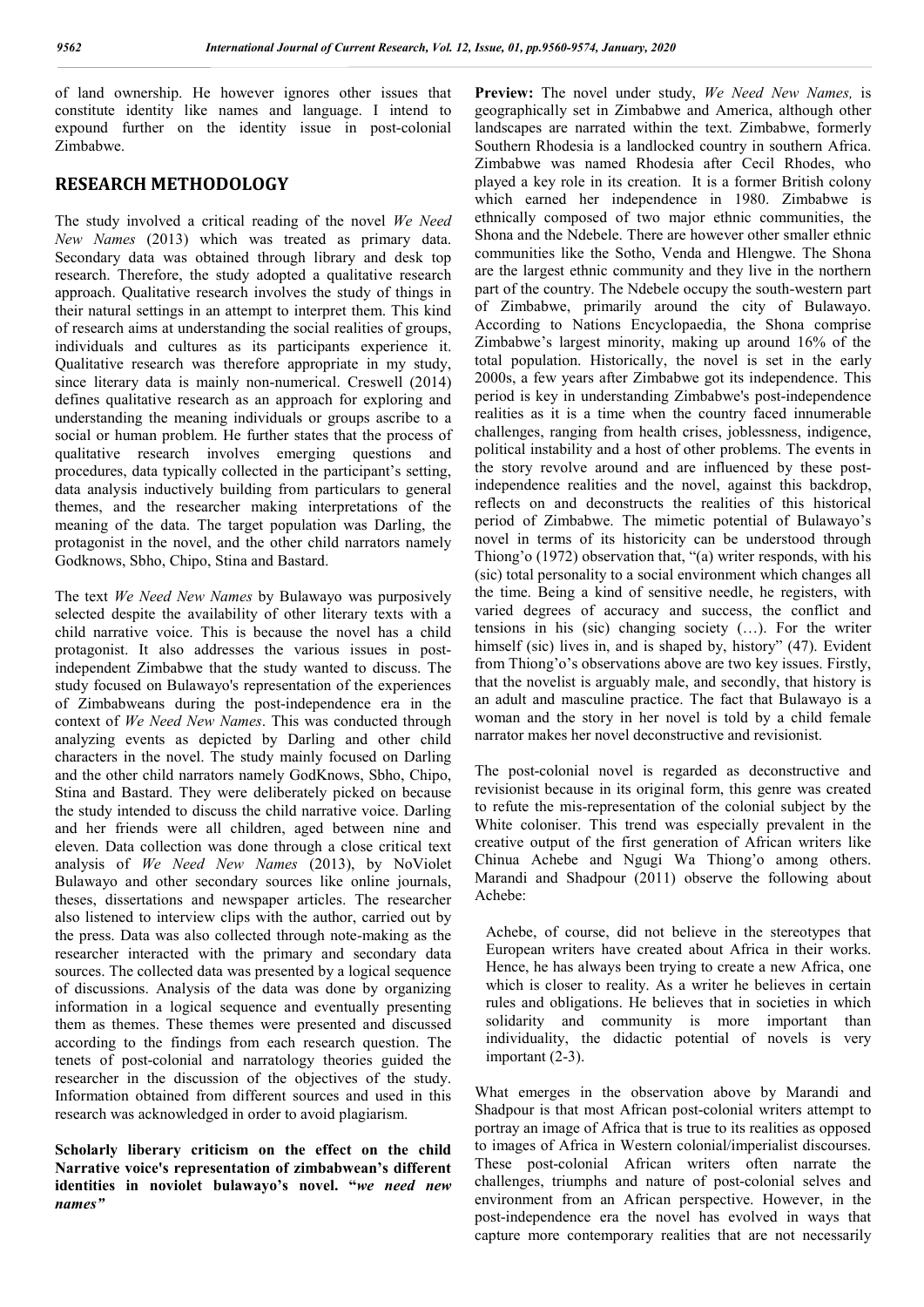hinged on colonisation. The dominant narratives that these post-colonial novels contest, and the hegemonic cultures that the post-colonial subjects narrated therein negotiate, are some of the factors that lead to the post-colonial novel being considered as a subversive text. This deconstruction is often facilitated by post-colonial subjects who often bear the characteristic of being exiles dislocated either physically, culturally, socially or politically from their homes, languages, cultures, localities, etc. The narrator becomes the mouth-piece that voices the above histories, identities, and realities. The story is narrated from a first-person point of view (focalisation) by the main character, 10 year-old Darling, who also functions as a first person narrator. Her voice is complemented with the voices of other child characters. The experiences of Darling, which are portrayed in the novel, share similarities with those of Bulawayo, the writer of the novel. It is for this reason that the novel can be classified as an auto/biographical text. Fitzpatrick (2015) hints at the autobiographical nature of the novel by stating that, "(t)he author of the novel's own name is representative of her ties to her homeland of Zimbabwe. Bulawayo's writing in *We Need New Names* is a conglomeration of her own personal life, the stories of those she knew, and the story meant to reach every immigrant, who like herself, needed a new name"(7). The text is divided into two parts; the first part narrates Darling's childhood in Zimbabwe, and the second part is about her life in the diaspora after migrating to the United States of America.

Bulawayo's diasporic location has rendered her novel *We Need New Names* as not only post-colonial, but also diasporic. The deconstructive capacity of her diasporic (post-colonial) novel to question norms, re-imagine histories, identities, and realities and to transform societies is best understood through Seraphinoff's (2007) view that "novels are a response to this loss of homes and fields, the uprooting of whole communities, this dispersion of the people, often in foreign lands where their children become assimilated and lose all memory of a lost homeland, a lost language and culture, way of life and identity "(2). In the same vein, my analysis in this chapter is based on the assumption that as a diasporic and post-colonial Zimbabwean writer, Bulawayo uses literature as an agential tool to voice the concerns of the Zimbabwean populace within and outside the country. Her novel further (re)imagines a Zimbabwe marked by utopia rather than the dystopia prevalent in Zimbabwe. To achieve this transformation, Bulawayo reinvents herself as a curator and historian. She then uses a child narrator who tells of a post-colonial reality shared by many post-independent nations. As I will show, Bulawayo intertwines historical facts and fiction in ways that complement each other to present a text that captures the post-colonial contemporary realities of Zimbabwe (ans). Literary analysis seeks to examine how form facilitates the expression of content. Thus, our study appropriates both theories of form and content to show how Bulawayo makes use of specific formal components to represent particular issues affecting Zimbabweans. In view of the objective of this study, that is, to show how the child narrative voice/child focaliser narrates Zimbabwe(an)'s histories, identities and post-independence realities, our analysis of Bulawayo's novel in this study was guided by narratology as a theory of form and post-colonial theories as theories of content. To begin with, narratology theory serves as a theoretical lens that will be used to show two narrative aspects; narrator/narrative voice and point of view/focalisation serve as narrative techniques that facilitate the representation of history, identity and post-independence

realities. We will demonstrate how the homodiegetic narrator, that is, Darling, tells a story in which she is a participant, giving a first-hand account of events as they unfold in the novel. This study sought to complement Darling's voice with voices of other child narrators who assist Darling in the narration of the events in the novel. Darling and her friends are intradiegetic narrators. i.e., they are inside the fictional world created by the story. We will show how these intradiegetic narrators front various issues as they unfold. Similarly, the events in Bulawayo's novel are portrayed predominantly from the point of view of child characters like Darling and her friends Chipo, Godknows, Sbho, Stina and Bastard. It is through the eyes of these children that we discover/learn how Zimbabweans navigate the everyday intricacies of life in Zimbabwe and in the diaspora, especially the alienation faced by Darling and other immigrants while in the United States of America. We sought to examine how their ages notwithstanding, the children manage to reflect on and voice issues deemed serious and 'adult' like political instability, abject poverty, religious exploitation and the AIDS scourge among other challenging realities that affect Zimbabweans' day to day encounters in their various homes in Zimbabwe (slums and suburbs) as well as the Zimbabwean diaspora. As mentioned in chapter one, narratology only focuses on formal aspects of a text and not thematic concerns. To examine the content (thematic issues) in the text, in this case historical concerns, issues of identity and post-independent realities, requires another theoretical lens, hence my deference to postcolonial theory. My choice of post-colonial theory is informed by the post-independence setting of this novel. Thus, I read *We Need New Names* as a post-colonial text. Post-colonial theory will guide my discussion of Zimbabwean histories, identities and post-independence realities. The post-colonial concepts that will be used as theoretical lenses include subaltern, strategic essentialism, hybridity, mimicry, ambivalence and Otherness.

Strategic essentialism is a theoretical concept that Gayatri Chakravorty Spivak advances as an agential tool that subalterns can use to voice their struggles. By subalterns Spivak means those groups in any society invented as subordinate by a dominant group. A subaltern refers to the dominated or subordinate group(s) and is often applied to explain power relations the colonised as well as non-colonised societies. Closely related to subalternity is the concept of Othering, also advanced by Spivak. As quoted by Ashcroft et al (2000), Spivak (1985) defines Othering as "the process by which the empire can define itself against those it colonizes, excludes and marginalizes" (171). She uses this concept to express how the subalterns have been marginalised and pushed to the periphery of societies and discursive practices. In this study, we sought to discover how Othering emerges through cultural practices like religion, politics, etc that lead to the treatment of some members of the indigenous communities in ways that subordinate them to dominant groups. In Bulawayo's novel the following can be understood as subalterns: children, women, Black people, Zimbabwean citizens and the Ndebele. Conversely, the dominant groups are adults, men, the Whites, the African National Union – Patriotic Front (ZANU-PF) Government and the Shona. Some of the strategies used as strategically essentialist to enable these subalterns speak are: child play, use of unique names, making claims to orality, and so on. Strategic essentialism therefore, enables the subalterns to narrate history, an event that had previously been undertaken by the dominant groups. Hybridity is a post-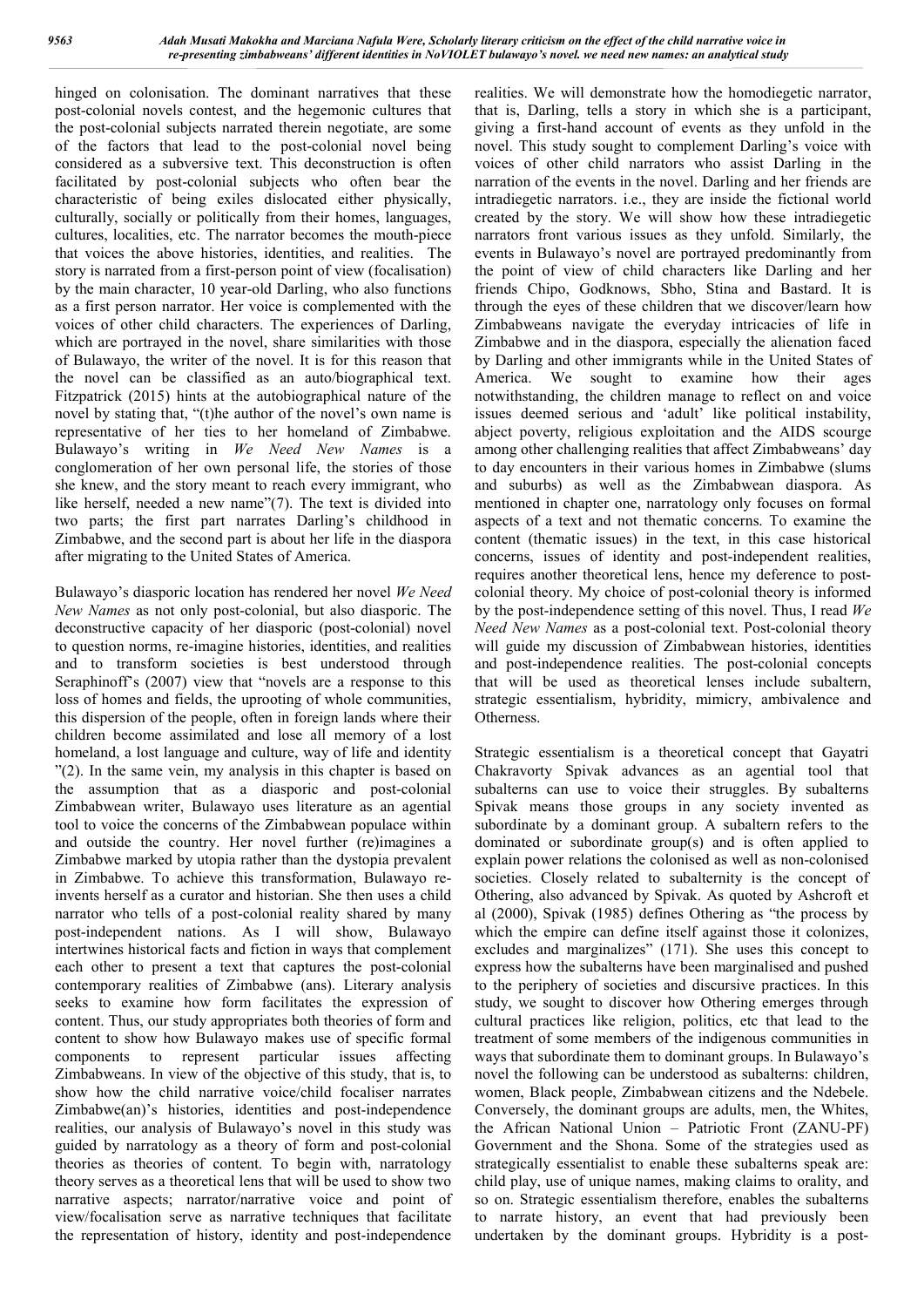colonial theoretical concept advanced by Homi Bhabha. Hybridity is defined as the mixing of two cultures. The concept was first advanced by Bhabha to refer to colonial subjects especially from Asia who have been transformed through their exposure to both Eastern and Western cultures. A hybrid subject exhibits both indigenous and Western attributes. In its present usage, hybridity is used to refer to all colonial subjects as well as other individuals who have experiences any aspect of cultural mixing. Hybrid forms can be at the level of text, subjects, or languages. We intend to use this concept to discuss the identities and cultural post-independence realities in *We Need New Names* like religion and other traditions, specifically cultural practices like modes of dressing. We will examine how the concept of hybridity is realized through the mannerisms of religious leaders like Prophet Revelations Bitchington Mborro, games that Darling and her friends engage in like Andy Over and the language which the children use. Another post-colonial concept that we used, that is associated with Bhabha is the concept of mimicry. Bhabha (1984) defines mimicry as "the representation of a difference that is itself a process of disavowal. Mimicry is therefore the sign of a double articulation; a complex strategy of reform, regulation and discipline, which appropriated the other as it visualises power" (7). He considers mimicry as the attempt of the colonized to be accepted by imitating the dress, behavior, speech, and lifestyle of the colonizers. It was essential in the analysis of how Zimbabweans imitate western mannerisms like modes of dressing, manner of speaking and rituals during church services conducted by Prophet Revelations Bitchington Mborro, which while displaying aspect of Zimbabweans indigeneity, also borrow from Western religious services. In addition, We also used the concept of ambivalence which is advanced by Homi Bhabha.

Apart from Hybridity and mimicry, we also used the postcolonial concept of ambivalence as theorised by Bhabha. According to Bhabha (1984). (T)he discourse of mimicry is constructed around an ambivalence; in order to be effective, mimicry must continually produce its slippage, its excess, its difference. The authority of that mode of colonial discourse that I have called mimicry is therefore stricken by an indeterminacy: mimicry emerges as the representation of a difference that is itself a process of disavowal. Mimicry is, thus, the sign of a double articulation; a complex strategy of reform, regulation, and discipline, which "appropriates" the Other as it visualizes power. (126). Ambivalence basically describes the complex mix of attraction and repulsion which forms the relationship between the colonizer and the colonized. This study sought to discover Zimbabweans' experiences of ambivalence by Zimbabweans in Zimbabwe and its diaspora by various characters beginning with Darling and her family, friends and neighbours as they interact with people from different backgrounds including ethnic, religious, and national. Post-colonial concepts like ambivalence, hybridity, mimicry and the other was used to analyse Zimbabwe's postindependence/contemporary realities. These realities are experienced by Zimbabweans both locally and in the diaspora.

**Scholarly liberary criticism on the effect on the child narrative voice's representation of zimbabwean's different identities in noviolet bulawayo's novel. "***we need new names":* This section examines how the child narrative voice represents Zimbabwean diverse and multiple identities. I

analyse how the narrative voice represents ethnic, racial, and diasporic identities. It further foregrounds the narrator's presentation of dominant and peripheral identities by focusing on how the child and adult narrators/characters negotiate different notions of ethnic, national and diasporic selfhoods. Like history, the Zimbabwean identities narrating and narrated in Bulawayo's novel are post-colonial (and diasporic). Therefore, my analysis of Zimbabwean contemporary identities will draw on post-colonial theory, especially but not limited to Bhabha's theoretical concepts of homeliness, hybridity and mimicry, and Spivak's concepts of subaltern and strategic essentialism. Other post-colonial issues that will be interrogated in the context of Bulawayo's novel related to identity include Othering, migration and exile. Moreover, I will discuss how different identities are constructed politically, economically and socially. The argument herein is informed by the assumption that identity is a social construct and it is negotiated (produced, re-created) through performance. The meanings that inform the performance of identity, as Butler (1988) suggests, are influenced by social, cultural and political norms as well as interactions between individuals and institutions. The narrators/characters in this section, as I will show, negotiate normative and subversive expectations and notions of identity and citizenship recommended or expected by dominant groups like the Shona, the colonizers and the ZANU-PF Nationalist government.

The key construct that forms the basis of the argument in this section is identity. The Oxford Dictionary defines identity as "who or what somebody is" or "the characteristics, feelings or beliefs that distinguish people from others." As a social construct, identity is a concept that bears multiple meanings which are subjectively and relatively understood. The constructedness and dynamism of identity has been highlighted by Fearon (1999) in his observation that:

Identity is presently used in two linked senses, which may be termed "social" and "personal." In the former sense, an "identity" refers simply to a social category, a set of persons marked by a label and distinguished by rules deciding membership and (alleged) characteristic features or attributes. In the second sense of personal identity, an identity is some distinguishing characteristic (or characteristics) that a person takes a special pride in or views as socially consequential but more-or-less unchangeable (2).

In reference to Fearon's definition above, I consider identity as a personal or social entity that is performed, hence fluid and subjective.

Identity is often presented by many post-colonial writers as a contentious issue. The emerging concerns in relation to identity which post-colonial writers present in their texts include identity crisis, alienation, as legacies of colonization. In this section, I focus on identity crisis, which I view as a consequence of post colonialism. Identity crisis in the novel is presented as a predicament of the Ndebele and the white Zimbabweans. To begin with, the Ndebele took part in the liberation war but unfortunately, their efforts have not been recognised. They are treated as second-hand citizens in their country by the Shona-led government. Their houses are demolished by the government leaving them homeless. Darling narrates their sentiments thus, "(w)hat? But aren't you a pauper now? Aren't these black people evil for bulldozing your home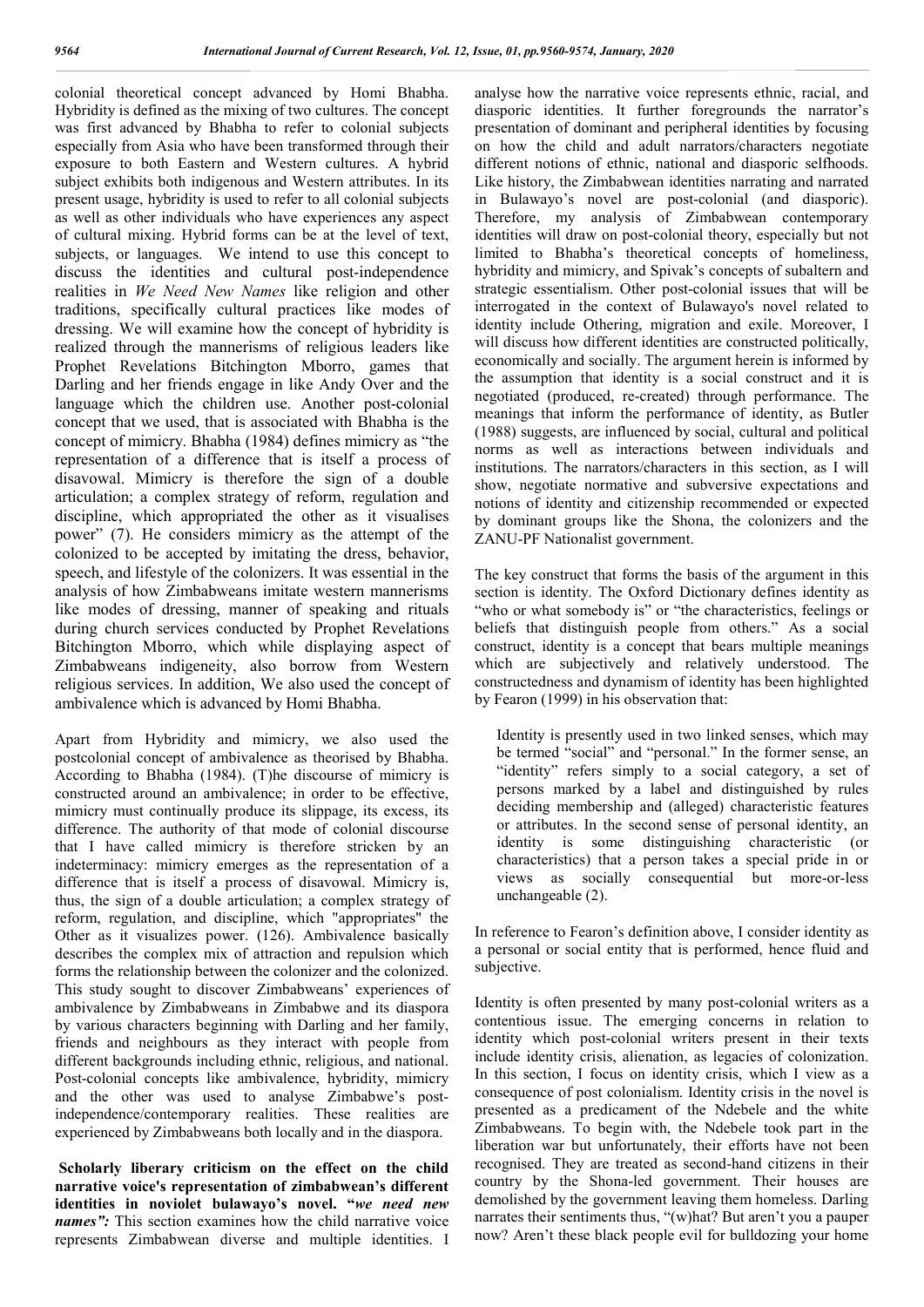and leaving you with nothing now?"(75). Secondly, the white Zimbabweans are also treated as the Other, just like the Ndebele. Young black Zimbabweans invade Budapest and forcibly evict the white people living there. They refer to the whites as Boers and "khiwa" (111). Darling narrates the eviction of one white couple which takes place during one of their visits to Budapest to steal guavas. The young African men come chanting slogans against the whites. They try to break into the house of the couple and the couple is left with no other option but to open the door. They are served with an eviction notice which angers the man and he begins protesting. The man angrily retorts, "I am an African (…) this is my fucking country too, I was born here, my father was born here just like you!" (119). The children are confused by the white man's allegation and Godknows innocently inquires, "(w)hat exactly is an African?" (ibid). The identity crisis in the country creates confusion in the Zimbabweans specifically the whites who are being evicted from their legally acquired property and the Ndebele who are internally displaced. Asma(2015) recognises the post-coloniality of identity crisis in his postulation that "(w)hen considering pre-colonialism, we notice that (in) the original culture, the beliefs and customs of the postcolonial subjects were functioning in an ordinary way without feeling the need to identify with a place or to prove they are not inferior to anyone" (8). In the above quote, Asma insinuates that there is an original culture and an unoriginal one. The former refers to the culture which existed in the precolonial era, before the people were subjected to a new culture. The original culture, in Asma's view, promoted equality among all members, as opposed to the unoriginal one which divides people along social stratifications.

Like Asma, I am convinced that in a society where equality exists, there is no pressure to outdo one another. Identities resulting from social stratifications would therefore be noneexistent. For instance, Darling and her friends would not be treated as subalterns by their own government and the white Zimbabweans. They would freely traverse Budapest without being harassed by the security guard who refers to Bastard as a "pathetic, fatally miscalculated biological blunder" (109). The reality of this assumption is however that egalitarianism does not exist in post-colonial contexts. Contrarily, in many postcolonial societies, a section of the group often feels superior over the other(s) by virtue of belonging to a dominant race, ruling party, ethnic community, religion, or culture. In Zimbabwe's case, the identity crises result from neocolonialism, ethnic prejudices, and dictatorship. The portrayal of slum-dwellers as inferior citizens and the ensuing identity crisis is reflected in the novel when Darling and her friends face prejudice from the watchman in Budapest. He forbids them from walking the streets of Budapest since to him they don't belong to that social class. From Darling's description, even the guard is not fit to live in Budapest though he imposes too much authority on them. She comments, "Everything about him looks like a joke and we know he is a waste of time- if we weren't this close we'd probably call him names and laugh and throw stones"(105). The guard is keen on stopping them from walking any further but the children challenge him. In an outburst of frustration, he tells the children:

You filth; do you think you can just come here and desecrate the place as you see fit? Do you know I can perform a citizen's arrest on you right now and ferry your despicable personage to jail? You really wish to see the inside of a cell, don't you, big head? You are begging for it, huh? You want me to take you there? (107).

From the guard's outburst, it is observable that the children are viewed as lesser citizens due to their race and social status. They are unwanted in the rich suburbs because they are poor and dirty. They however do not succumb to the guard's pressure, but instead engage him in an altercation and finally have their way. As observed, inequality leads to feelings of inferiority since the non-dominant groups begin to question their role in a society where they are treated the other. It is important to note that the guard referring to Darling and her friends as filth devalues the children. They know that it is their failed government that has made teachers flee to other countries and caused joblessness. The children therefore feel that they deserve equal rights with all other Zimbabweans, despite their impoverished status.

The identity crisis demonstrated by the characters in *We Need New Names* can best be understood as a consequence of the political crisis in post-independence Zimbabwe. The interrelatedness between identity crisis and political instability has been recognised by Asma in his observation that"(c)olonialism transforms and displaces everything. Through this process, traditions, beliefs and cultural standards of the imperial canon are forced upon all of their subjects who find no choice but to accept these new ways of life" (8). Asma implies that the aftermath of colonialism is not just a change of guard but also a change in the culture. It is these notions of propriety stipulated by imperialism that categorises individuals into specific identity categories, most of them displaying power imbalances. The reality of this situation is evident in the novel through characters like Chipo, Sbho, GodKnows, Stina, Bastard, and Darling, who occupy the lower social classes by virtue of living in Paradise, a slum area. Although their slumdwelling is due to their prior displacement orchestrated by the government under the guise of slum clearance, in reality, they are victims of ethnic prejudice. Therefore, the ensuing exile/displaced/slum identities are actually products of ethnic bias. The irony behind the name paradise signifies the absurdity of life in Zimbabwe. In Zimbabwe, things are not what they seem to be. For instance, Independence does not really mean freedom and in actual sense Paradise is a slum and its occupants are viewed as, and then re-defined as pests who leech off the rich occupants of the affluent suburb next to it.

The inhabitants of paradise are dehumanised due to their economic conditions. To live in Paradise means to live under terrible conditions like tin houses, lack of food and proper clothing and joblessness, factors that have contributed to the dehumanising of these slum-dwellers. Darling's grandmother, Mother of Bones, goes to church wearing mismatched shoes, but Darling is quick to point out that it is not because she is crazy. Darling herself is barefoot. She has outgrown her shoes and the ones made in China which her mother bought turned out to be substandard. Her friend God knows always walks around in torn shorts. When the NGO man takes photos of his torn shorts, Darling comments, "(n)ow the cameraman pounces on God knows black buttocks. Bastard points and laughs, and Godknows around and covers the holes of his shorts with his hands like that naked man in the Bible, but he cannot completely hide his nakedness" (53).

It is obvious that Godknows feels embarrassed by his torn clothes, especially when his friends laugh at him. A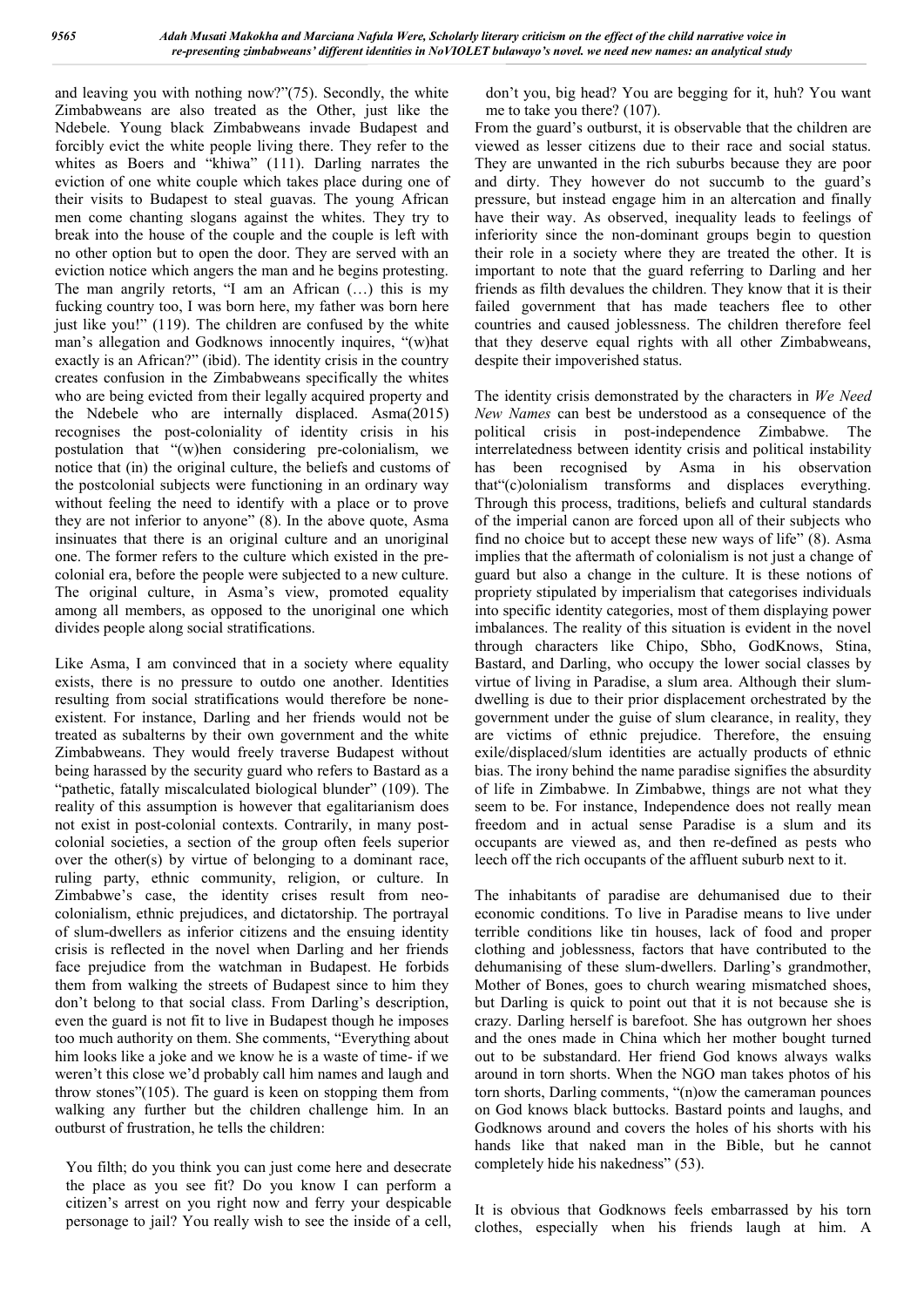consequence of this dehumanisation is loss of pride in oneself, evident in Darling's sentiments concerning the NGO cameraman who keeps taking their photos. She complains,

They just like taking pictures these NGO people like maybe we are their real friends and relatives and they will look at the pictures and point us out by names to other friends and relatives once they get back to their homes. They don't care that we are embarrassed by the dirt and out torn clothing, that we would prefer they didn't do it; they just take pictures anyway, they take and take. (52)

As dehumanised beings, the child characters in the novel are always expecting mal-treatment from rich people, hence when on a mission to steal guavas from Budapest they chance upon a rich woman, they expect to be patronised. Therefore, when the woman behaves contrary to their expectations, they are disturbed because she is operating outside the unwritten rules of social organisation. Granted, there are a number of dynamics at play here that might account for the patronising of the children like age, but the narrator strategically suggests socioeconomic differences as a major contributor to the bizarre interaction between the rich woman and the six children. Darling vividly describes the woman's physique and how she eats her doughnut. She says, "(t)hen there's the red chewing mouth I can tell from the chord thingies at the side of her neck and the way she smacks her big lips that the whatever she is eating tastes really good"(6). The woman looks at them curiously, especially at eleven year-old Chipo who is pregnant. She later on takes their photos. The children get disappointed when she does not offer them any food yet she has just thrown the remaining doughnut in the dustbin. It is important to note that the white woman does not open her gate and let the children into her compound. To her, they are an object of curiosity, so it is not surprising that she asks to take their photos. The taking of photos is a way through which the woman exoticises the children, further subjecting them to a patronising gaze. As subalterns, the children have been subjected to dehumanizing conditions by people like the woman. Instead of giving them food, which is what they are looking for, she takes their photos, an act that commodifies their poverty. Disappointed, they leave, shouting and hurling abuses at her but of course she does not hear because of the noise created by the language barrier.

Evident in the novel under study is that identity is a construct, produced by historical forces, social contexts, cultural upbringing, religious influences, and economic contexts. The emerging identity constructs are produced by socialisation, as noted by Yinger (1976) who argues that an individual identifies/conforms with "a segment of a larger society whose members are thought, by themselves or others, to have a common origin and share segments of a common culture and who, in addition, participate in shared activities in which the common origin and culture are significant ingredients" (200). Yinger observes that social and cultural activities bind people together. Resultantly, these people form an identity since they can be identified through these concepts. In the novel, a number of issues can be considered as influencing the construction of and performance of identities as follows.

To begin with, several historical developments especially colonisation, Matebele wars in pre-colonial era, and the postindependence evictions have realised a number of identities like postcolonial, racial and exile. The consequence is ethnic strife, class warfare and alienation. I intend to focus on racial and exile/dislocated/displaced identities and ethnic identities in detail. Post-colonial identities come about as a result of the government establishing national ethnic identities. In this case, the Shona emerge as the dominant group whereas the Ndebele are the subversive. Darling belongs to the Ndebele community, which despite having taken part in the liberation war, is considered inferior. The homes of its members are destroyed by the government and this leaves the adults who took part in liberation wars dissatisfied. A character named Gayagisu and Darling's grandfather happen to be freedom fighters. Further, racial and exile identities are brought out through the eviction of white Zimbabweans. The white Zimbabweans become the subversive while the black Zimbabweans are the dominant. The black Zimbabweans forcefully evict the white Zimbabweans since they view them as part of the colonialists. Additionally, Africans in the diaspora are subversive while the whites constitute the dominant group. Darling and other Africans abroad live in fear of deportation since they are illegal immigrants. It is worth noting that although ethnic identities precede colonial times, colonisation has intensified ethnic awareness. The second influence on identity construction and performance is social contexts/practices. These two entities have produced Zimbabwean identities in ways that have created dominant and subversive identities. One social practice that has led to production of cultural identities is patriarchy. Patriarchy is a form of social organisation where the male gender is given preference over the female one. According to Milton (2002), gender is a term that refers to social or cultural distinctions associated with being male or female. Gender Identity is the extent to which one identifies as being either masculine or feminine. It is observable that as we grow, we copy the behaviour of those around us. Children will also be introduced to roles which are stereotypically linked to their biological orientation. They are ascribed some gender roles which are based on norms or standards created by society. For example, in the African setting the girls are assigned the kitchen roles as the boys look after the livestock. In Darling's community, the first-born in any family is expected to be a boy. It therefore becomes unfortunate if one turns out to be a firstborn and a girl. This part of culture forces Darling to struggle with the identity of being a first-born female. She tells Chipo that her baby will be a male because "the first baby is supposed to be a boy" but she is born a girl, a sign of bad luck (5). When she is questioned as to why she is a girl, she readily responds, "I said supposed didn't I?"(5). The problem also recurs when her father comes back home very sick. He refers to her as a boy. Darling notices this but she does not correct him. In her reminiscence, she makes the following observation: "His voice sounds like something burned and seared his throat. My son. My boy, he says. (…) My boy, he keeps saying, but I don't tell him that I'm a girl" (90). It is therefore evident that even the children are aware of the gender biasness in their society. They know that prestigious positions like being a first-born are a reserve of the male gender. The female gender has been considered as an Other thereby coming second-place after the males.

Evidently, the children have been socialised to believe that being a female is a subordinate position to the males. Bastard is one of the friends of Darling who is portrayed in the novel as exerting dominance over the other children probably because he is male and the eldest (eleven years old). Bastard's bossy attitude is revealed when they witness the white couple being evicted from their house by the gang of young men. When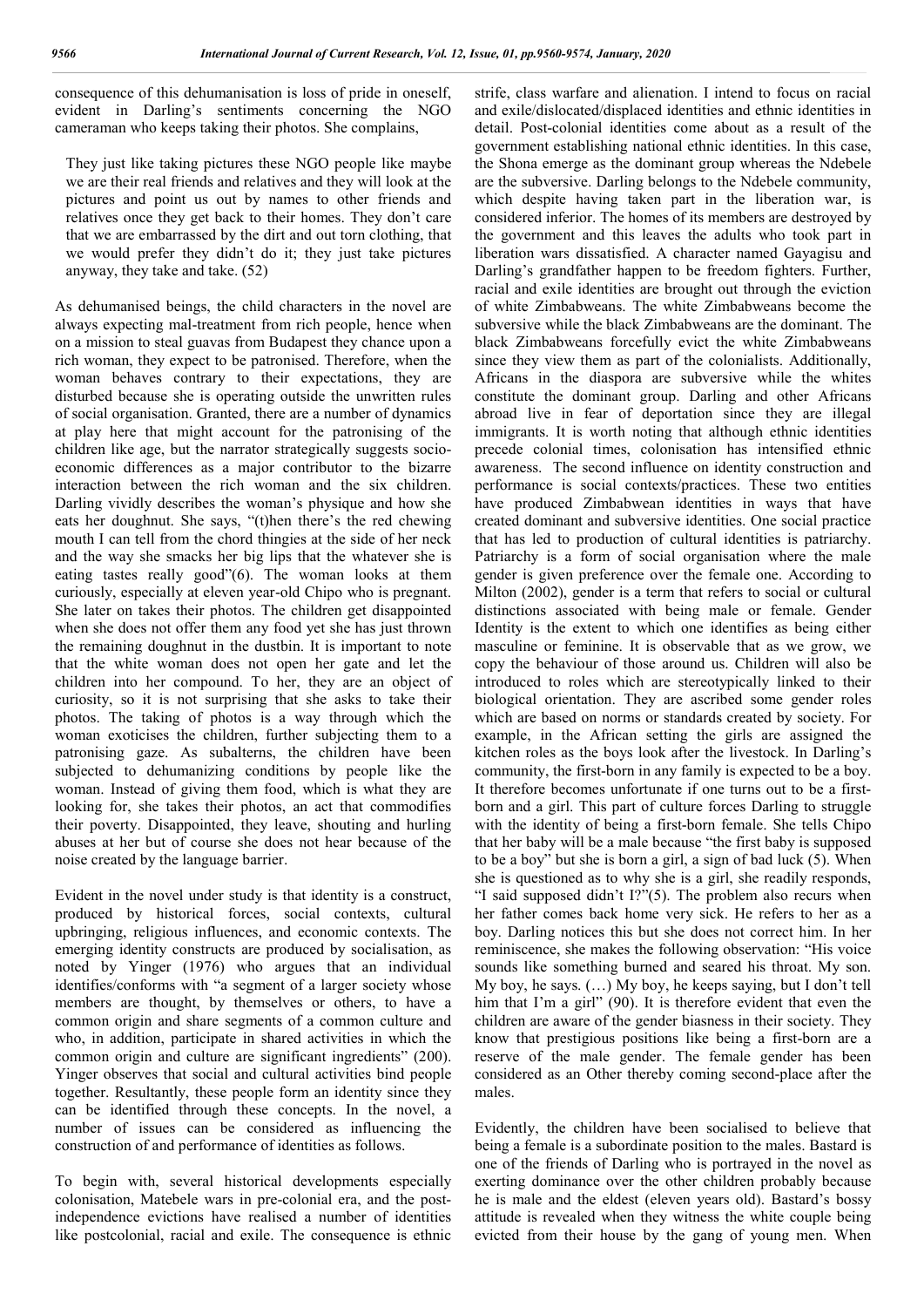Sbho is overcome by emotions and starts sobbing, Bastard is irritated and admonishes her telling her, "(w)hat, are you crying for the white people? Are they your relatives?" (120).Then Sbho responds, "(t)hey are people, you asshole!" (ibid). Darling is taken aback for she has never heard anyone insult Bastard. She says, "I almost fall out of the tree because nobody has ever called Bastard that. Never ever. I wait to see what he will do but he is looking at Sbho with confusion in his face" (ibid).The confusion witnessed by the children uncovers that the females are considered as subordinate/subaltern while the males are seen as dominant. Bastard has invoked fear in the other children and no one dares to question his actions.

Fourthly, religious affiliation has also brought about different identities. Those who have adopted Christianity despise the ones who still visit local healers and vice versa. In the novel, Darling espouses her grandmother's dislike towards people whom she considered pagans, more particularly those people who do not go to the Holy Chariot Church of Christ. Thus when Darling's friends call out to her on her way to church with Mother of Bones, her grandmother warns her to "leave those little heathens alone" (28). Although Darling does not understand the importance of going to church she has to climb the mountain with her grandmother to attend the service. Part of the service involves confession of sins. Darling listens keenly as one woman confesses having visited Vodloza the diviner. She then comments, "(w)e are waiting for Prophet Revelations Bitchington Mborro to pounce on Simangele for going to see a pagan, which is how he refers to Vodloza…"(37). From Darling's observation, all people who did not attend church were considered pagans. Religion has therefore brought about dominant and subaltern groups of people. The former are the ardent church goers while the latter are those who do not go to church. Darling does not see any seriousness displayed in the church. She rightly criticises the pastor and his congregation because of the charade that goes on in their church. Darling's observations can be linked to Ngoshi (2013) who states that "the Holy Chariot Church is an African Independent Church and its practices are hybrid, but also substantially different from Christianity as practiced in traditional churches with European origins" (7).

Lastly, economic hardships have produced migrant identities. In the novel, the narrator shows us how poverty has pushed Zimbabweans to migrate to other locales within their country especially from rural to urban areas or from rich to poor neighbourhoods and vice versa. They have also migrated to other countries they consider as affluent like America and South Africa. This migration/exile is both voluntary and forced. The motivating factors of these migrations include poverty, censorship, ethnic warfare, and displacement by the government. Poverty is one of the most common causes of migrant identities. Joblessness in Zimbabwe has forced people to traverse borders in search of jobs. Darling is one casualty of this condition. Her father leaves for South Africa to find a job. She is left with her mother who has to go to the border to trade so that she can provide for her child. This results in Darling living with her grandmother, Mother of Bones. She hardly sees her mother. They live in a slum named Paradise. On her way to church Darling's description of her surrounding reveals the squalor that comprises their existence. As they pass, she says, they "pass tiny shack after tiny shack crammed together like hot loaves of bread. (she is) not wearing shoes because they are too small now and the other made-in-China ones that mother brought (her) from the border just fell apart, so (she) walk(s)

carefully and make(s) sure to lift (her) feet to avoid things on the dusty red path: a broken bottle here, a pile of junk over there, a brownish puddle of something here, a disembowelled watermelon there"(26). From Darling's description, it is evident that the occupants of Paradise live in dehumanising conditions. It is this poverty that has made people migrate.

Displacement by the government has also resulted into migrant identities. In the chapter titled "How They Left" Darling narrates the mass exodus experienced in Zimbabwe. Among the reasons that people emigrate is political strife in the country at that point in time. She resonates, "(w)hen things fall apart, the children of the land scurry and scatter like birds escaping a burning sky. They flee their own wretched land so their anger may be pacified in foreign lands, their tears wiped away in strange lands, the wounds of their despair bandaged in faraway lands, their blistered prayers muttered in the darkness of queer lands"(146). Darling's sentiments foreground the subaltern status that immigrants attain in a foreign country. Political instability forced many Zimbabweans to migrate, not only to other nearby countries like South Africa but also faraway countries like the U.S. Darling also leaves later to join Aunt Fostalina in Detroit Michigan. In expressing the immigrants' subaltern nature in diaspora, Darling observes that while there, "they will have to sit on one buttock because they must not sit comfortably lest they are asked to rise and leave" (ibid).

Geography is a map against which identities in the novel *We Need New Names* are plotted. The writer presents us with three main identity categories namely: ethnic, national and diasporic, all affiliated with places. To begin with, ethnic identities as represented in the novel are affiliated to local geographies. The novel's geographic setting in the city of Bulawayo is deliberate because Bulawayo is home to the Ndebele. The writer Bulawayo has named places in the novel in inferential ways. We can deduce that the novel is set in Bulawayo, which is Matabeleland due to roads like Mzilikazi as mentioned in the novel. King Mzilikazi is the founding father of the Ndebele kingdom, therefore the road was most likely named after him in commemoration of the great work he did for the Ndebele. Darling comments, "(w)e are going even though we are not allowed to cross Mzilikazi Road"(1). It is ironical that Darling and her friends are not allowed to cross this road, named after their freedom fighter. They have been denied a privilege that came from the efforts of one of their ancestors, King Mzilikazi. Therefore, the geography of Bulawayo becomes the space within which Ndebele nationhood is performed and re-invented in relation to or opposition to Zimbabwean nationhood.

Despite the fact that Bulawayo is home to the Ndebele, political instability coupled with the state's tribal and nepotism practices have disadvantaged most residents of Bulawayo. However, there still exists a number of rich individuals who live in the affluent neighbourhood of Budapest, thus social stratification has led to feelings of unbelonging among the poor inhabitants of the slum dwelling called Paradise. To be a Ndebele therefore comes with feelings of unhomeliness out of the awareness that they do not belong to the national imaginary of Zimbabwean citizenship. Bhabha defines unhomeliness as "the condition of extra-territorial and cross cultural initiations" (9). He further explains that "to be unhomed is not to be homeless, nor can the 'unhomely' be easily accommodated in that familiar division of social life into private and public spheres" (ibid). In other words, Bhabha equates the word "home" to freedom and therefore if one does not feel free in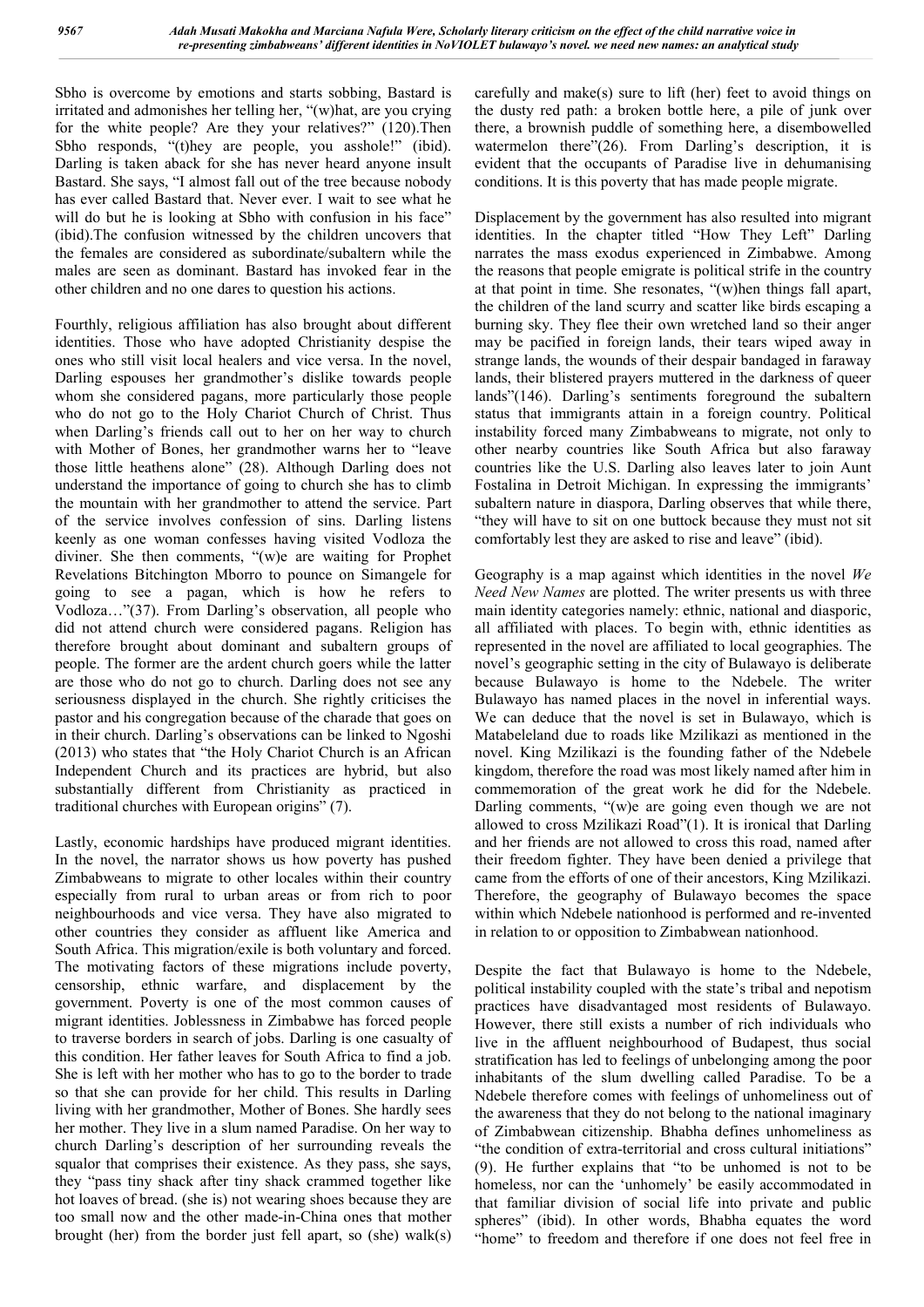their home, then they undergo a state of "unhomeliness". The privilege of national belonging that is denied the Ndebele is possessed and enjoyed by the Shona. This is evidently displayed during the evictions leading to displacements. In the novel, we see the people protest about the demolition of their houses but their protests fall on deaf ears. The bulldozers just go on demolishing houses. Darling reminisces, "(w)hen they get to Mai Tari's house she throws herself in front of a bulldozer and says, Kwete! You'll have to bulldoze me first before I see my house go down, you dog shit" (66). The policeman hits the woman with a gun on her head when she continues protesting. Darling comments on the blind obeisance to dictatorship exhibited by this policeman when she says, "(t)he policeman does not kill Mai Tari, he only hits her with a gun on the head because all eyes are on him and maybe he has to do something important" (ibid). From the extract above, it emerges that the Ndebele have been highly disadvantaged for long, rendering then marginalised/peripheral subjects and their overwhelming support for the opposition party has worsened their situation. This situation is affirmed by the Associated Press (2018) report that,

Of all the scars from former leader Robert Mugabe's 37-year rule of Zimbabwe, the deepest is the Matabeleland killings. The army's Operation Gukurahundi - "the early rains that blow away the chaff," in the local Shona language - ran from 1983 through 1987, when the Fifth Brigade rampaged through the southwestern provinces of Matabeleland.

The observation above is a clear insight into the inhumane treatment projected to the Ndebele because of their allegiance to the opposition. Darling may not have been born during the massacre, but her grandmother definitely witnessed it. Mother of Bones therefore knows what it means to be a Ndebele and oppose the government.

Darling brings this to our attention the historical violence against the Ndebele when she reports that her grandmother, Mother of Bones', views are concerning the youth fighting for change. According to Mother of Bones, the fight for change is useless, thus her saying that: "What do they think they are doing yanking a lion's tail. Don't they know that there will be bones if they dare? You will ask me tomorrow you will ask me what I'm saying now tomorrow when there are real bones" (30). True to Mother of Bones' words, the leader of the youth fighting for a change, Bornfree, is brutally killed. I read the name of Darling's grandmother 'Mother of Bones' as an allegory of the Ndebele's unbelonging in Zimbabwe. As her name suggests, she is mother of the dead, or people who are about to die, to be rendered extinct, perhaps through genocide as was orchestrated through the Operation Gukurahundi that Associated Press has reported on above.

Ethnicity in Zimbabwe preceded colonisation. The two warring ethnic groups were the Shona and the Ndebele. History records that the sour relationship between the two ethnic communities began even before Zimbabwe became a British colony. Many scholars have pointed out this standoff. One such scholar is Lindgren (2002) who notes that the Shona government intentionally misrepresented the Ndebele, especially when it came to production of history books. The books have Zimbabwe's history recorded in a way that makes the Ndebele appear inhuman. Lindgren (ibid) states that, "In the same way as the colonial state had an interest in the death of Lobengula and the end of the Ndebele state, the Zimbabwean state has no

interest in making Lobengula a hero or in resurrecting the Ndebele state or nation" (20). The Ndebele experience Othering, since their contribution towards the liberation of Zimbabwe are not recognised.

Language is one of the markers of ethnic identity. Characters in *We Need New Names* infuse Ndebele words in their conversations. This is especially so when they are faced with oppression from the national government, which is coincidentally composed of mainly Shona-speaking individuals. The appropriation of language as a tool of resistance is evident in the novel during the demolition of the houses. The narrator, Darling, tells us that the adults were expressing their various reactions to their dislocation through isiNdebele. In the novel, one of the characters, Gayigusu, says that: "I got this from the liberation war, salilwelilizweleli, we fought for this facking lizwe mani, we put them in power, and today they turn on us like a snake, mpthu, and he spits" (66- 67). Writers like Ngugi wa Thiong'o have acknowledged the power inherent in language as a tool of socialization or resistance. English, the coloniser's language, a legacy of colonialism in post-independence, becomes the language of dominance over the Ndebele by the government, which continues to dominate over the masses through neocolonialism. Conversely, local languages become markers of resistance to colonialism and its legacies. Evidence of both languages in the novel is a sign of code-mixing.

When asked if the language of her characters expresses a confused/mixed identity during an interview with Peschel (2015), Bulawayo said, "I wouldn't say it's a confused identity. I would say it's an identity that comes from negotiating two cultures. English came to Zimbabwe as with most African countries through colonization." She uses code-mixing in her writing to symbolise the new identity that has sprang up amongst the Zimbabweans as a result of their interaction with the European culture. She further adds that English was a language she encountered and used in school. She was more comfortable using her Ndebele dialect. Bulawayo concludes thus:

Now, when it comes to me writing I'm juggling two languages, obviously, Ndebele is my ancient language, the language of intimacy. And as much as I'm fine with communicating in English it doesn't have that weight for me. But of course I have to produce a book that looks like English on the page. So it takes me back to that point of negotiating. And of course there is the love of language. I really want my language to be in my work. So I come to it through a process of translation.

In the novel, Darling and her friends mix English and Ndebele during their conversations. This is especially evident when they are conversing about very important issues like politics and migration. The children vent out their frustrations using words and phrases from the Ndebele language. An instance is when Sbho, one of the children, tells her friends that she would get married to a man from Budapest then he will take her to a much better place. When Godknows dismisses her, she puts him off, saying, "Well, I don't care. I'm blazing out of this kaka country myself" (13). Cultural hybridity has led to the code-mixing that is observed in the conversations the children and adults engage in.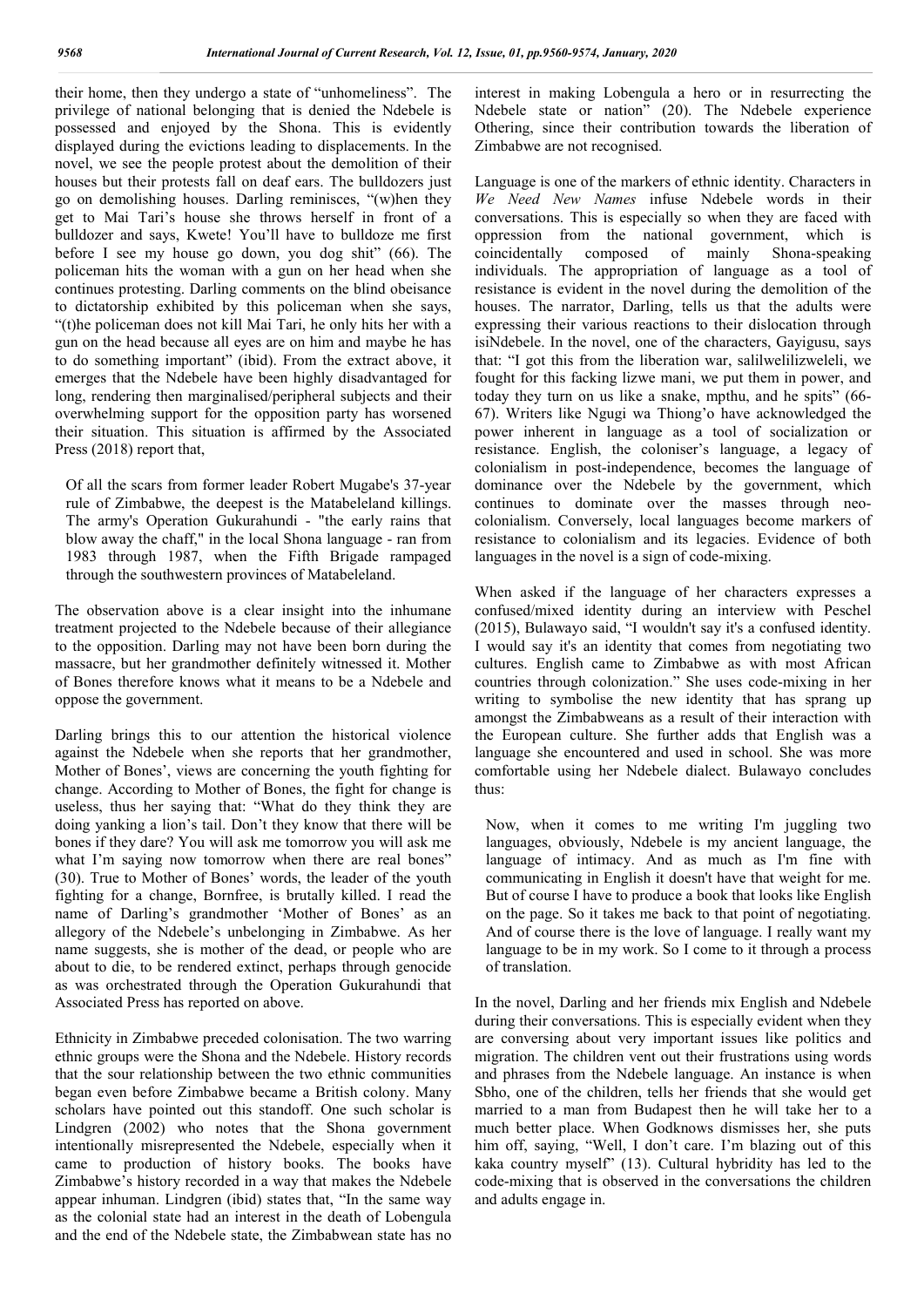Sbho and the children feel that their country is "kaka", which translated means human excrement, mainly because of the political instability being experienced. However, not all the children accept that other countries are faring better than Zimbabwe. Thus, when Darling boasts to her friends that she will travel to the US to live with her Aunt Fostalina, Bastard dismisses her saying, "(t)hat's what your Aunt Fostalina is doing as we speak. Right now she's busy cleaning kaka off some wrinkled old man who can't do anything for himself" (15).

The children also make use of obscene language in their conversations, and I read these taboo words as markers of strategic essentialism. Their deference to obscenities is due to a number of factors, the most prominent one probably the fact that they live in the slums. Slum dwellers have an identity in their diction. As expected, the society is stratified along social classes. This stratification is not just on the lines of material wealth but also language. Those children who hail from the suburbs speak 'refined' language, as opposed to their counterparts in the slums who use curse words. Darling and her friends were reduced to slum dwellers and school dropouts when their country suffers political turmoil. They are forced to adapt to the deplorable condition in their new home. The children then inadvertently become subalterns and their linguistic choices identifies them as such. The fact that they were once in school makes them know some English words, but due to cultural hybridity, they infuse Ndebele words in their speeches especially when expressing disappointment.

The second geography that Darling narrates in the novel that maps identities is the country Zimbabwe, a place that configures and re-configures national identities. In the novel, national belonging is a complex issue because theoretically, all people who belong within the geographical boundaries of Zimbabwe are citizens. However, the reality is that some people are not accorded citizenship privileges like freedom of movement. Darling demonstrates this awareness in her capacity as a narrator. In the novel she says that "we are on our way to Budapest (…) we are going even though we are not allowed to cross Mzilikazi Road" (1). Darling and her friends are aware that they are not allowed to cross over to the other side of town since they do not belong there. They experience unhomeliness while in Budapest. During one of their visits there, Darling resonates, "(i)ts the fruit that gives us courage, otherwise we wouldn't dare be here. I keep expecting the clean streets to spit and tell us to go back where we came from" (4).

Other issues pertaining to national identity addressed in the novel include joblessness, disillusionment, and autocratic rule in post-independent Zimbabwe. Darling represents these identities in a number of ways. To begin with, Darling presents most of the citizens of Zimbabwe as jobless. The men spend all day playing draughts while the women just gossip. Both adults and children are dependent on the NGOs for food. Joblessness has reduced them to paupers. Darling narrates,

(a)fter we get our things, it's the adults' turn. They stand in their own line, trying to look like they don't really care, like they have better things to do than be here. The truth is that we hear them all the time complain about how the NGO people have forgotten them, how they should visit more often, how NGO this and NGO that, like maybe the NGO are their parents. (55)

Without the help of these NGOs most families would go completely hungry. Such desperate situations are what drive Darling and her friends to steal guavas from Budapest. As subalterns, the non-dominant groups like the Ndebele are jobless and this forces them to wait for aid from NGOs for free food, clothes and shoes. It is dehumanising to see citizens in an independent country miserable because of lack of means of survival. It even becomes more perplexing to discover that most jobless adults have gone through university but are still jobless. The inability of the men to provide for their families until they resort to playing draughts all day is also an indication of hopelessness. In conclusion, to be jobless is a form of identity in Zimbabwe as expressed above by Darling.

To be a citizen means to possess the ability to practice one's sovereignty, but that is not always true as evident in the novel. For example, Darling and her friends have become kleptomaniacs and their parents, especially fathers, have been emasculated so much that they have lost their masculinity. Darling comments,

Generally the men always tried to appear strong; they walked tall, heads upright, arms steady at the sides, and feet planted firmly like trees. Solid, Jericho walls of men. But when they went out in the bush to relieve themselves and nobody was looking, they fell apart like crumbling towers and wept with the wretched grief of forgotten concubines. (76)

Darling's community are the subaltern. They have to live with the consequences of being the minority and belonging to the opposition. This is what identifies them.

The political assassinations in Zimbabwe also serve as a way to define Zimbabwean national identities and to deconstruct the notion of a Zimbabwean national citizenship. Citizenship is the state of being a member of a country and having legal rights because of this. On the contrary, the Ndebele, who have been rendered victims of ethnic atrocities, have been re-defined as aliens on whom genocide is exercised. For this matter, Zimbabwe has become unhomely for them. While theoretically the Ndebele are considered citizens, in actual sense they do not enjoy the rights that citizenship presupposes. In the novel, Darling tells of the assassinations that took place in Zimbabwe in the quest for democracy and details Bornfree's experience as a case of reference. Political assassinations are characteristic of a self-governed country under an autocratic ruler. Kehinde (2004) observes that "*Kill Me Quick*, like many other postcolonial African novels, reveals an atmosphere of fear, hate, humiliation and an aura of repression, in forms of arrest, exile and execution. It highlights the dictatorial and oppressive tendencies of the imperialists and neo-colonial rulers in African nations" (2). Kehinde's focus was on a Kenyan text, but he observes that post-independent Africa falls under one umbrella in which neo-colonialism coupled with a host of evils are a daily occurrence.

One atrocious act propagated by Mugabe's dictatorial regime is the killing of Bornfree. Darling and her friends hide on top of the trees and watch silently as the adults go to bury Bornfree, a young man who is assassinated because he belonged to the opposition. Darling notices the flag on top of Bornfee's coffin and comments, "(w)e have seen quite a few coffins like that lately; it's the Change people, like Bornfree, in the coffins" (133). By Change people, Darling is referring to those people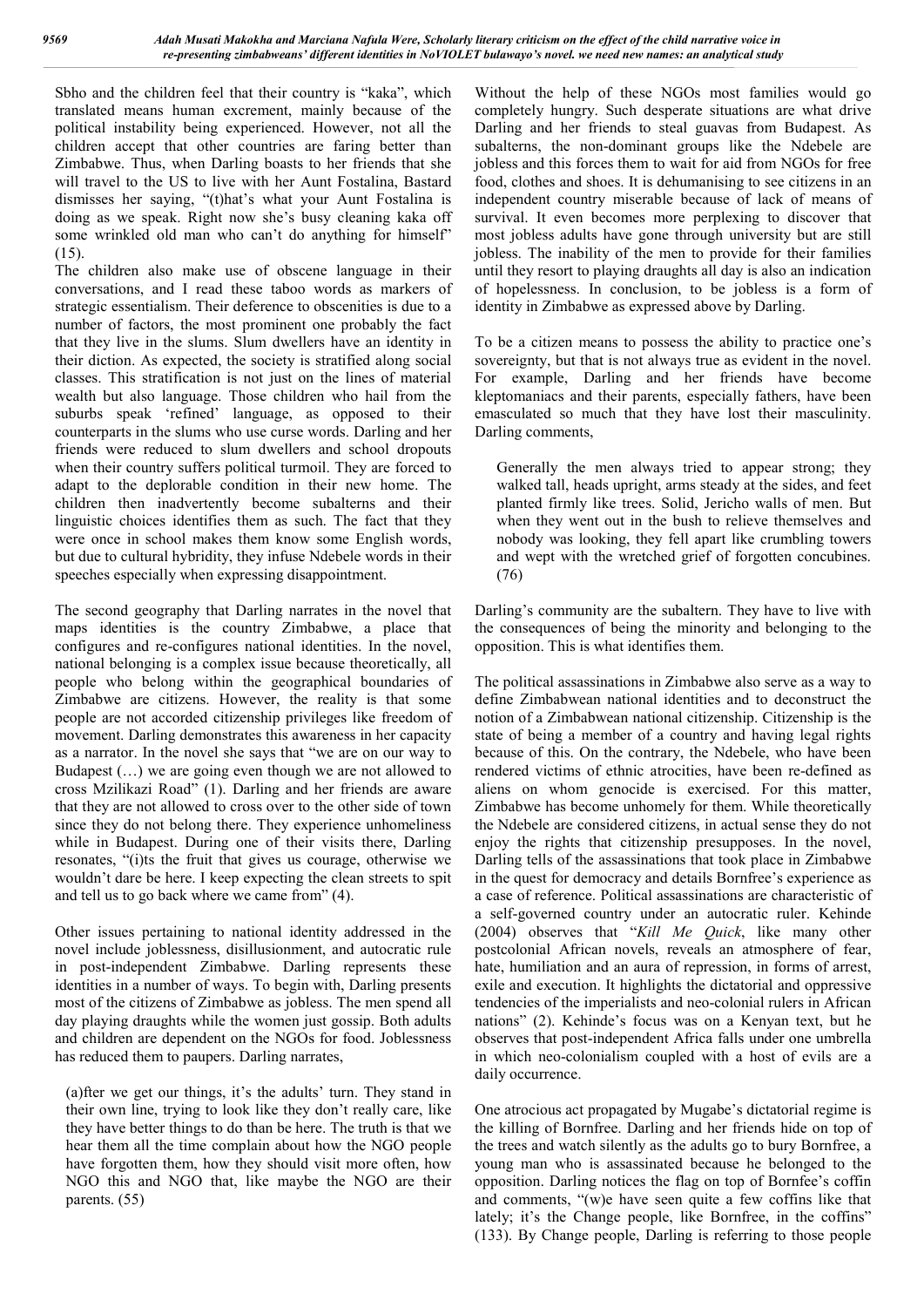who belong to the opposition. During their playtime, they reenact the scenario as follows:

Stina takes off his What Would Jesus Do? T-shirt and waves it because it's now the flag of the country, and we point to it with our weapons and sing the president's name…By now we are laughing and chanting and signing war songs and waving our weapons. We are proper drunk with verve; we are animals wanting blood. But first, we dance…. Our faces are contorted now; we look at each other and we have become fierce and really ugly men…After the dancing we pounce on Bastard who is now Bornfree. We scream into his face while we clobber him…With all our weapons clamouring for one person like that, it looks like we are hitting a grain of sand…But we only laugh and keep hitting. (140-141)

The tension that Bornfree's death elicits is dealt with by the children through humour. In the novel, we see Darling and her friends laugh as they act out Bornfree's death. This is evident in the novel when Godknows plays the role of a car, then takes off his Arsenal T-shirt and starts waving it in the air like a flag. This is followed by chants and laughs from the other children. In the above excerpt, it emerges that the children are aware of the consequences of one opposing the government. It amounts to death, just as Bornfree is killed. Mob justice would apply to those who openly express criticism of the government in place. Darling and the other children play the role of those who are pro-government while Bastard plays the role of a revolutionist. Borrowing from Gayatri Spivak's idea of a subaltern, which can be described as the un(or under)represented group of people in the society, we can describe the opposition as the subaltern. Their voices are stifled and therefore they cannot raise their concerns freely. Such people like Bornfree are the ones who end up dying for agitating for democracy.

Also evident in the excerpt above, is Bulawayo's strategic essentialisation of the innocence of the child narrative voice to satirise the killing of those who oppose the government, people like Bornfree who Darling calls "Change people" (133). Moji (2015) observes that, "Chapters such as *Real Change* (ch.4) and *Blak Power* – deliberately misspelt B-L-A-K (ch.8) actually illustrate lack of political changeand the continued powerlessness of Darling's community" (12). B-L-A-K, in my view, is misspelt to signify some form of resistance to the new government. It could also be a symbol of the high rates of illiteracy in Zimbabwe since most of the children are school drop-outs. They were forced to drop out of school since their teachers went to look for jobs in other countries. In summary, political assassinations taking place in Zimbabwe have led to the deaths of many young people observed by Darling and her friends.

The third geography that maps out identities in the novel is the diaspora, particularly South Africa and America. Diasporic identities are also migrant/exile identities. Darling represents diasporic identities in the novel in ways that capture the challenges of living in the diaspora. According to the narrator, diasporic identities are enforced due to the crisis in Zimbabwe that has seen several people leave the country in search of greener pastures elsewhere or to escape imminent punishment from the government. Firstly, Darling presents joblessness as one key precursor to the migration that has produced migrant/exile subjects/identities. The better pay offered in neighbouring countries has propelled the young and energetic

Zimbabweans to search for greener pastures there. Mpofu and Sylod (2016) comment on unemployment in Zimbabwe,

The economic hardship experienced over the past decade has seen the largest flight of skilled work force ever witnessed in post-colonial Africa. It is estimated that as many as three and half million of the country's close to 14 million population (25 per cent) left the country to seek employment and a better life elsewhere. (10)

The above observation suggests that unemployment has forced many skilled workers to leave Zimbabwe, rendering them exile subjects. For example, Darling has no first-hand knowledge of her father but relates with him through anecdotes told to her by her grandmother and a picture that has a place of pride in their shack. She says that "Mother of Bones says the picture was taken when my father was finishing university, just before I was born (…). Now father is in South Africa, working, but he never writes, never sends us money, never nothing" (22). The name given to Darling's grandmother, Mother of Bones, symbolises her childlessness in the face of her son's disappearance in South Africa. Darling and her grandmother are only reunited with her father when he returns to Zimbabwe bed-ridden.

Like Darling, the other children in the novel are all of school going age but the lack of well-paying teaching jobs in their country has made their teachers to cross the borders in search of better-paying jobs. This migration has also produced another cadre of migrant identities. The children have thus been rendered school drop outs. Stina reminisces as follows: "When we were going to school my teacher Mr. Gono said you need an education to make money. And how will you do that now that we are not going to school anymore?" (13). Stina's observation is valid, since without an education, their future will be bleak. She is aware that their lives have been ruined since they no longer have a chance to get an education that will secure them a bright future. When Darling and her grandmother are walking to church, she listens keenly as her grandmother sings the wrong lyrics to an English song. In her introspection, she observes, "I don't go to school anymore because all the teachers left to teach over in South Africa and Botswana and Namibia and them, where there's better money…" (30-31). Moreover, the children make fun of the security guard in Budapest when questions what they are taught in school. Godknows responds, "(a)h, we don't go to school anymore. The teachers left, don't you even know what's happening?"(109).

Darling's sentiments expressed in the previous paragraph depict the height of desperation that filters right down to the children. Unemployment is a major issue in post-colonial African texts. This majorly results from poor leadership, as Kehinde (2004) posits,

In fact, African literature exists in a historical continuum. (…)They show their disenchantment to the present landscape and socio-political structures of their nations. They assert bitterly that the collective joy of the events of independence in which the entire nations at different times seemed to be swept up as an enormous celebration has been a nightmare and betrayal. The postcolonial African writers always depict their continent as a place where the rulers have failed woefully to protect their nations' truncated authority and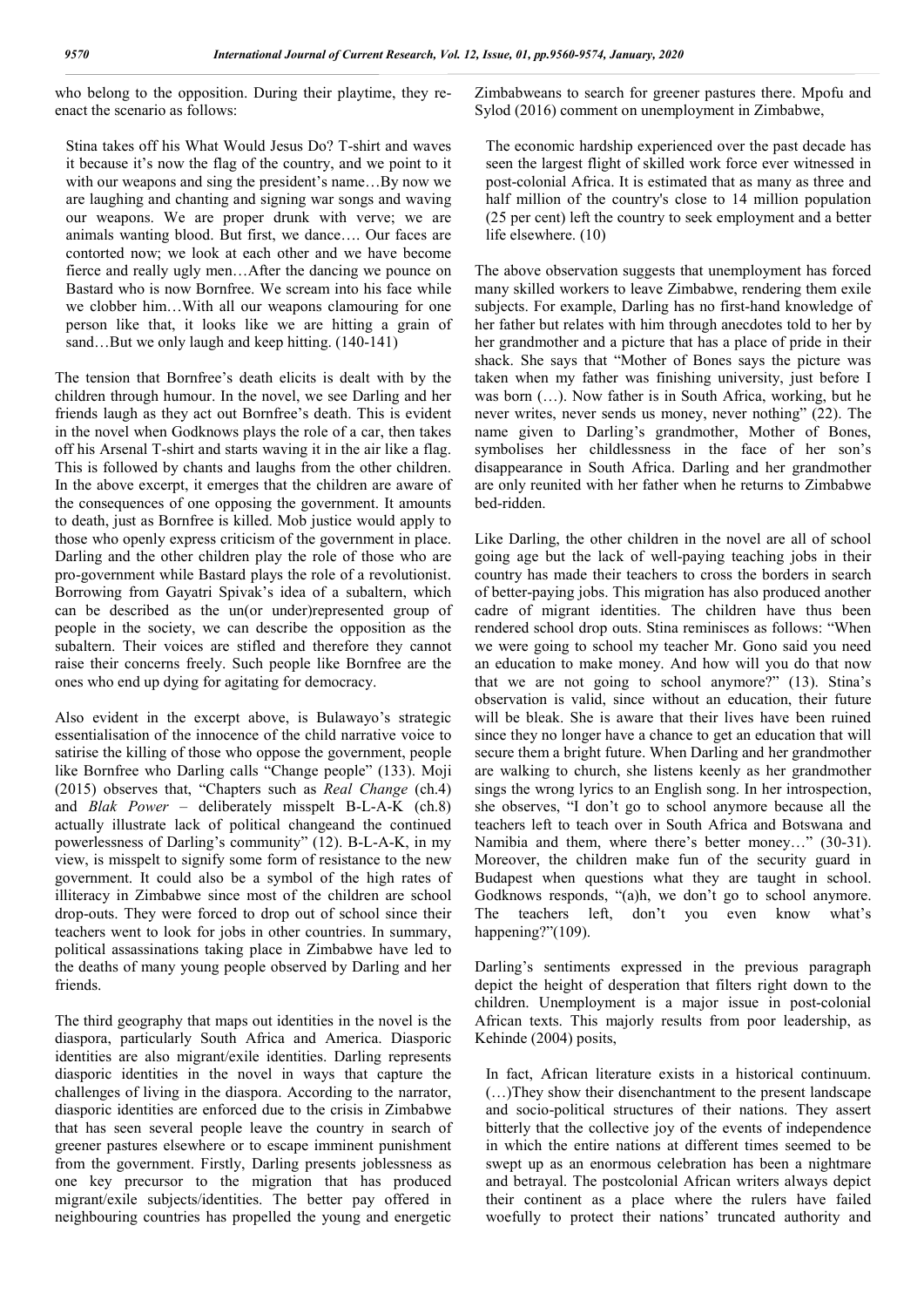integrity from the ravages of neo-colonialism and globalization. (238-239)

As observed by Kehinde, failure on the part of leaders to protect their citizens is one of the causes of problems like joblessness, which in turn leads to other social evils like thievery and prostitution. In Darling's case, the high levels of unemployment have had a negative effect on them. It has resulted into school drop outs like Darling and her friends. Furthermore, they have become kleptomaniacs and their morality has degenerated. Later in the novel, Darling also migrates to America in search of a better life. Immigration has always been associated with an affluent life. The upward social mobility associated with it is the major contributing factor to these movements. Darling migrates to the U.S. to join her aunt Fostalina. In so doing, Darling forms part of the statistics of African immigrants in the diaspora. She recounts,

Look at them leaving in droves, the children of the land, just look at them leaving in droves. Those with nothing are crossing borders. Those with strength are crossing borders. Those with hopes are crossing borders. Those with loss are crossing borders. Moving, running, emigrating, going, deserting, walking, quitting, flying, fleeing- to all over, to countries near and far, to countries unheard of, to countries whose names they cannot pronounce. (145)

Many Zimbabweans left the country whenever a chance presented itself. The political strife in Zimbabwe and longing for a better environment propels them to migrate. Moji (2015) posits that, "Although presented as a collective of escape from material lack in *How They Left* (ch.10) migration is once again linked to post-independence disillusionment through the intertextual reference of Achebe's *Things Fall Apart*; 'When things fall apart, the children of the land scurry and scatter like birds escaping a burning sky'(145). Darling and her friends are aware of the deplorable state of their country, which has led to massive self-imposed exiles. Darling longs for the time she would go to America and join her aunt Fostalina. When she finally gets there, she observes that the political discord and economic challenges back home have made most Africans migrate. She recalls the questions immigrants are asked by their hosts,

And when they asked us where we were from, we exchanged glances and smiled with the shyness of child brides (…) Is it that part where vultures wait for famished children to die? Is it there where dissidents shove AK-47s between women's legs? Where people run about naked? That part where they massacred each other? Is it where the old president rigged the election and people were tortured and killed and a whole bunch of them put in prison and all, there where they are dying of cholera- oh my God, yes, we've seen your country; it's been on the news. (238)

These questions are a reflection of the challenges most African states are experiencing. Political instability that has rocked Zimbabwe and its residual effects has made Darling to leave. Exile is an element of post-colonial texts which is evident in the novel.

Darling is among those who get an opportunity to leave Zimbabwe, a move that re-invents her as a diasporic subject. She gets to America only to realize that all her expectations were a fallacy. In America, African immigrants are living a miserable life. Once in a while, some would congregate in her aunt's house. While there, they would cook their native dishes, dance to their local songs and speak their dialects without fear of discrimination. This is done so that they do not lose their African identity because of residing in a foreign land. Darling posits, "Because we were not in our own country, we could not use our own languages (…) In America we did not always have the words. It was only when we were by ourselves that we spoke in our real voices" (240). Language has thus been portrayed as a vital marker of identity by Darling both at home and abroad. The immigrants would only feel at home when they met their fellow immigrants and conversed in their own dialects. Most of the Africans abroad have mimicked the culture of the Americans. Darling notes this with a lot of concern. One has to fit in so that he/she is not made fun of. Darling is slowly immersing herself in the new culture. As she converses with her mother through a telephone call, she almost uses curse words but restrains herself. She avers, "I start to call her crazy but I hold it and tell myself that it is one of the American things I don't want to do, so I just roll my eyes instead" (204).

Darling is also cognizant of the mimicry that African immigrants in the diaspora practice in an attempt to fit in. Most have mimicked the dressing and mannerisms of the natives in their new countries. She joins aunt Fostalina's family in "Destroyedmichigen" (Detroit Michigan). Darling observes that most immigrants there, her aunt inclusive, have adopted the American culture. Her cousin, T.K, uses curse words like "shit" "fuck" and "motherfucker." He wears his trousers so low that he ends up exposing his underwear, plays video games on his own and shuts himself up in his room. Darling knows that games should be played out in the field with friends. She wonders that T.K can actually play a game alone. She asks him, "What kind of game do you play by yourself?" (153). Moreover, her aunt keeps up with fitness programmes on TV, so that she remains slim. Darling does not really understand what aunt Fostalina is doing. She innocently comments, "(i)n the sitting room, Aunt Fostalina is busy walking walking and walking. It is very strange how she just walks in one place" (148). Her aunt's husband, Uncle Kojo, unimpressed by his, wife's desire to attain Western markers of beauty, observes that "there is actually nothing African about a woman with no thighs, no hips, no belly, no behind"(151). It is at this point that Darling understands why her aunt keeps walking, counting and punching the air. Darling's stay in America brings to her realization that most African immigrants have abandoned their African culture and are instead copying that of the whites. This is what the post-colonial theorists would term as mimicry. Mimicry is defined as the attempt of the colonized to be accepted by imitating the dress, behaviour, speech, and lifestyle of the colonizers. The colonized are made to feel inferior and they therefore resort to copying the mannerisms of the colonizers. The Africans in diaspora are mimicking their hosts' culture just as Darling observes concerning her aunt, cousin and friends. The child narrative voice has also highlighted alienation as a challenge faced by Zimbabwean migrants in the diaspora. According to Darling, their hosts have a negative image of Africa, viewing it as a place of war, diseases and death. Darling encounters a white woman in the toilets when she goes to attend a wedding. The woman upon seeing her begins to question her about Africa. She says, "(b)ut isn't it terrible what's happening in the Congo? (…). Tell me about it. Jesus, the rapes and all those killings!" (175). Darling is not amused when the woman keeps referring to Africa as one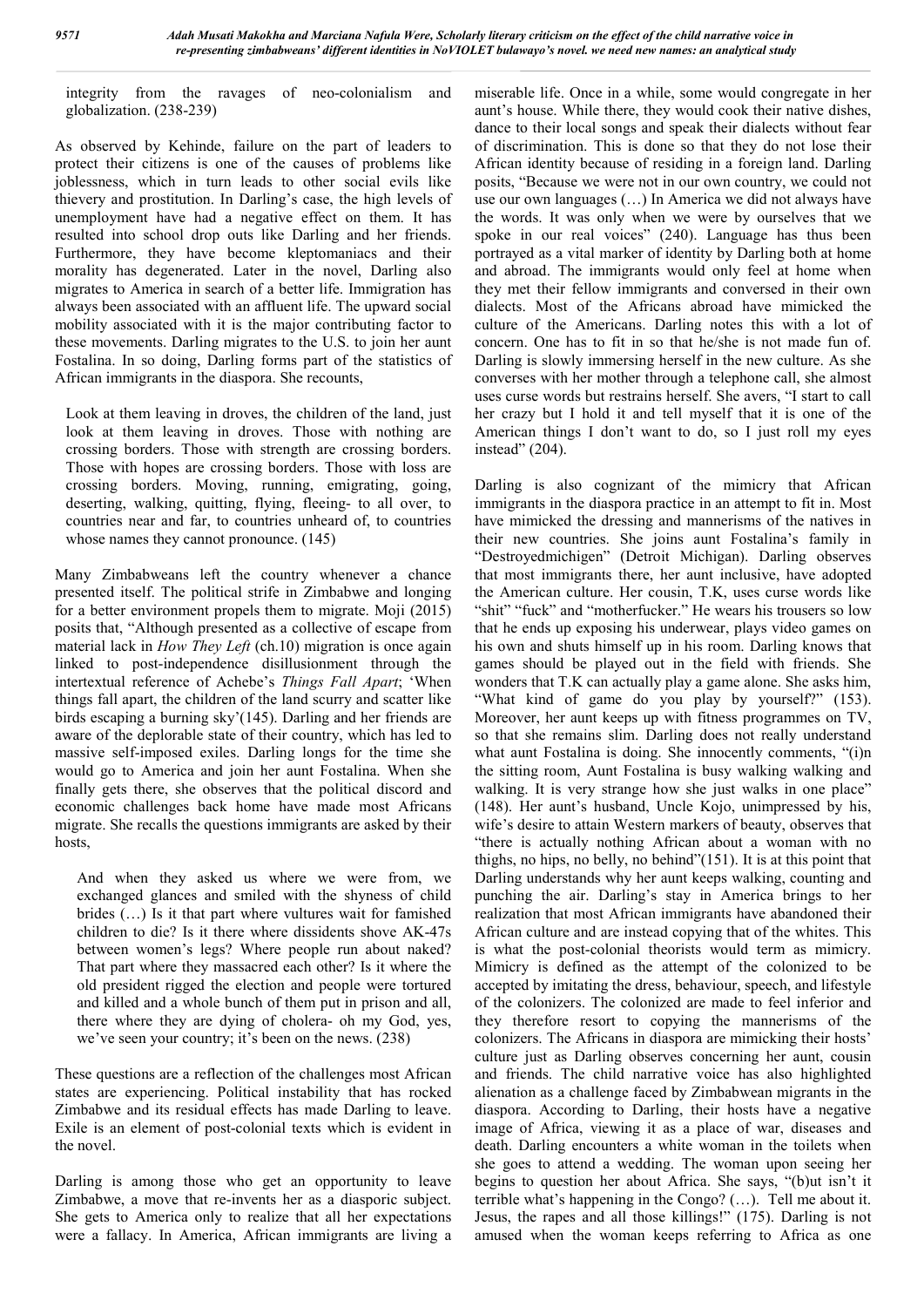country, as such statements reflect either her ignorance about the continent, or her patronising attitude towards Africa.

Darling also experiences alienation while schooling in America. At school, her classmates laugh at her accent and mannerisms. She says,

When I first arrived at Washington I just wanted to die. The other kids teased me about my name, my accent, my hair, the way I talked or said things…When you are being teased about something, at first you try to fix it so the teasing can stop but then those crazy kids teased me about everything, even things I couldn't change…I felt wrong in my skin, in my body, in my clothes in my language, in my head, everything. (165)

The teasing does not only happen to Darling, but all African newcomers. One of her classmates is taunted to the point of committing suicide. Despite these challenges, Africans are still compelled to migrate to and live in the diaspora. Darling talks of Africans who travelled using student visas but were not students. Others had to sell their kidneys. Once there, they were forced to work as illegal immigrants. This puts them in precarious positions since they would be deported the moment it is discovered. The jobs also happened to be low paying despite the risks involved. Darling is also forced to find a job to supplement aunt Fostalina's income. She bags groceries, cleans toilets and sorts out cans. At some point she becomes a maid in a rich man's house. Her life in America is not as flashy as she had imagined it would be. She is however hesitant about going back home. She posits, "One part is yearning for my friends; the other doesn't know how to connect with them anymore, as if they are people I've never met. I feel a little guilty but I brush the feeling away" (210). The hardships encountered by Darling and other immigrants in America makes Darling realize that there is no perfect home. Her experiences there disapprove the fallacies of affluent lifestyles associated with life abroad.

In this section, I have discussed how the child narrative voice has adequately captured and represented the intricacies of Zimbabwe's post-independent identities. I have discussed the various identities as brought forth by Darling and her friends. These identities have been formed due to social, political, cultural and religious practises. I have also talked about how post-colonial concepts like the subaltern, migration, exile, mimicry, hybridity and homeliness have played out in identification of the diverse Post-independent identities in Zimbabwe. Moreover, I have explored the ways in which identities are constructed by places/ geography. The children have focalized the issues which have had constructed the various identities namely ethnic, national and diasporic/migrant/exile identities.

#### **Conclusion**

In line with the objective of this study, the researchers set out to analyse, interpret and discuss the child narrator's presentation of Zimbabwe's post-independent and contemporary histories and identities in NoViolet Bulawayo's *We Need New Names* (2013). The analysis was done using Homi Bhabha's post-colonial concepts of ambivalence, hybridity and mimicry. Spivak's concepts of strategic essentialism, subaltern and the Other were also used. Aspects of narratology like the narrator and focalization enabled me to

classify the narrators as intradiegetic and homodiegetic. They are also the focalizers of the narrative. Through use of styles like child play, dialogue, vivid descriptions, humour and satire, Bulawayo manages to express the various thematic concerns. In conclusion, it is argued that Bulawayo has succeeded in shaping and re-shaping the history of Zimbabwe. Using the child narrators, she has castigated the hegemonic practices advanced by the ruling Shona government. The children's naiveties have been capitalized on to view serious issues from a humorous/interesting angle, yet still send the message home. Bulawayo has used the innocence of the child to make them question things an adult cannot, for instance Darling's confusion about Jesus' race. The child narrative voice has successfully given an authentic account of suppressed and untold (hi) stories of Zimbabwe and their contemporary realities and identities. Bulawayo presents the child as a frank being who readily speaks their mind. Darling and her friends' sharp criticism of serious issues is a pointer to the fact that they are affected by these experiences.

### **Recommendation**

Based on the literally criticism on the effect of the child narrative Voice in re-Presenting Zimbabweans' different identities in No Violet Bulawayo'**s** Novel, the following recommendations were made: Firstly, literary critics should venture more into child narrators and discuss not only troubled childhoods but also the milestones independent countries have achieved. Secondly, literary scholars should also use child narrators in their stories to debate on the scientific inventions and how these affect the young generations.

## **REFERENCES**

- Abrams, M. 1999. *A glossary of literary terms.* Boston: Earl McPeek.
- Ashcroft, B., Gareth, G., &Tiffin, H. 2002. *The Empire writes back: Theory and practice in post-colonial literatures.* 2nd ed. London: Routledge.
- Asma, C. 2015. *Postcolonial African literature and the identity question- A special reference to Ngugi wa Thiong'o's ideological pronouncements*. Masters' Thesis Mohamed Khider University – Biskra, Algeria.
- Arnett, J. 2016. Taking pictures: The economy of affect and postcolonial performativity in NoViolet Bulawayo's We Need New Names. *ARIEL: A Review of International English Literature*. 473, 149-173.
- Bainito, A. P. 2014. *A child's narration of war as depicted in Ahmadou Kourouma's Allah is not obliged*. Masters' Thesis. University of Nairobi, Kenya. Retrieved from https://www.google.com/url?sa=t&source=web&rct=j&url =https://ereposiory.uonbi.ac.ke/bitsream/handle.
- Bal, M. 1985. *Narratology: Introduction to the theory of narrative*. Toronto: University of Toronto Press.
- Bhabha, H. 1984.Of Mimicry and Man: The Ambivalence of Colonial Discourse. *Discipleship: A Special Issue on Psychoanalysis.* 28, 125-133
- Bhabha, H. 1994. *The location of culture* London: Routledge.
- Boym, S. 2001. *The future of nostalgia.* New York: Basic Books.
- Bulawayo, N. 2014. *We need new names*. New York: Little Brown.
- Chipfupa, D. 2016. Travel, Migration and the Redefinition of Home in Two Zimbabwean Novels. *Journal of Acta*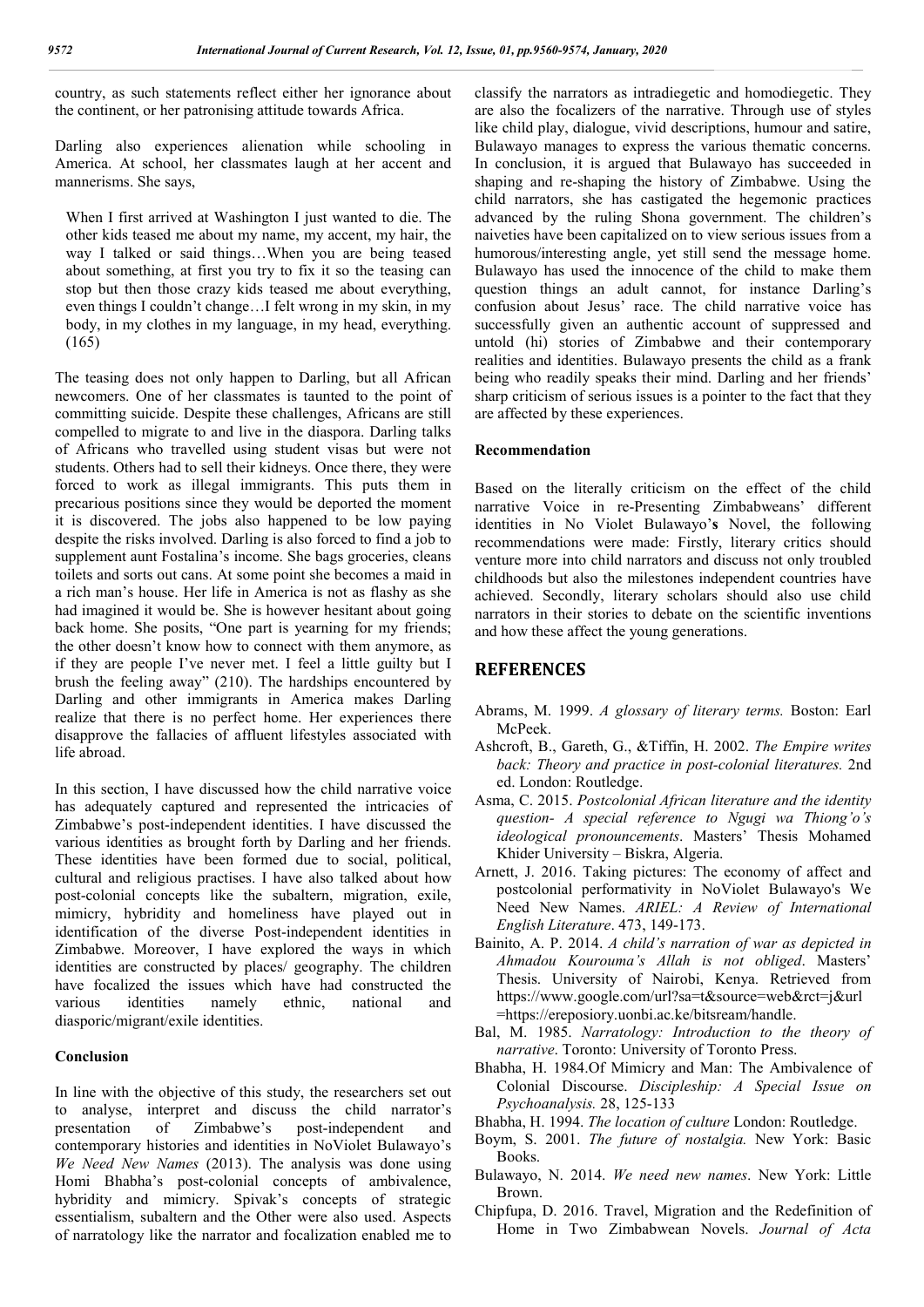*Iassyensia Comparationis***.** 182, 57-63. Retrieved from https://www.ceeol.com/search/article-detail?id=705288.

Chitando, A. 2016. The girl child's resilience and agency in NoViolet Bulawayo's We Need New Names, *Journal of Literary Studies*, 32 1, 114-126, DOI: 10.1080/02564718.2016.1158991

Creswell, J. 2014. *Research design.* London: Sage

- Dzikai, J. T. 2011. *Contesting narratives: Constructions of the self and the nation in Zimbabwe polical auto/ Biography,* University of South Africa, Pretoria. Retrieved from http://hdl.handle.net/10500/4838
- Eze, C. 2016. We, afropolitans. *Journal of African Cultural Studies.* 281, 114-119. DOI:10.1080/13696815.2015.1100065.
- Fitzpatrick, D. R. 2015. *From paradise to Destroyedmichygen: An analysis of the function of names in we need new names by, NoViolet Bulawayo*. Undergraduate Thesis University of Colorado Boulder, U.S.A. Retrieved from https://www.google.com/url?sa=t&source=web&rct=j&url =https://scholar.colorado.edu/cgi/viewcontent.cgi%3Farticl e.
- Frassinelli, P. P. 2015. Living in translation: Borders, language and community in NoViolet Bulawayo's We Need New Names. *Journal of Postcolonial Writing*. 516, 711-722. DOI: 10.1080/17449855.2015.1105855.
- Greenman, B. 2014, March 19. NoViolet Bulawayo on names, the limitations of language, writing from a distance(Video file). Retrieved from https://youtu.be/cj0Ga5BH80k
- Honwana, A. & Boeck, F. 2005. *Makers and breakers: Children and youth in postcolonial Africa.* Trenton NJ: Africa World Press.
- IMF.2009. Statement at the Conclusion of an IMF Staff Mission to Zimbabwe. Press Release 09/249. Retrieved from http://www.imf.org/external/np/sec/pr/2009/pr09249.
- Isaacs, C. 2016. Mediating women's globalized existence through social media in the work of Adichie and Bulawayo. *Safundi*. 172, 174-188. DOI:10.1080/17533171.2016.1179463
- Itai, M. 2009. *Interface of history and fiction : the Zimbabwean liberation war novel*, University of South Africa, Pretoria. Retrieved from http://hdl.handle.net/10500/18686.
- Jones, E. D. 1998. Childhood in African literature. *Introduction: African literature today* 2004.
- Kehinde, A. 2004. Post-Independence Disillusionment in Contemporary African Fiction: The Example of Meja Mwangi's Kill Me Quick. *Nordic Journal of African Studies* 132: 228–241.
- Knapp, A. 2009*.* Three children's critical perspectives on aspects of the contemporary East African social web of relationships: Uwem Akpan's say you're one of them. *Postcolonial Text.* 53: 1-14.
- Lindgren, B. 2002. Power, Education, and Identity in Postcolonial Zimbabwe: the fate of King Lobengula of Matabeleland. *African Sociological Review / Revue Africaine de Sociologie,* 61: 46-47. Retrieved from https://www.jstor.org/stable/24487672.
- Manase, I. 2011. Imagining Post-2000 Zimbabwean Perceptions of Land and Notions on Identities in Catherine Buckle's African Tears: The Zimbabwe Land Invasions. *Journal of Literary Studies*. 272: 26-37. Retrieved from DOI: 10.1080/02564718.2011.580650.
- Magosvongwe, R. & Nyamande, A. 2013. Land and racial domination in Zimbabwe: An African-centred critical analysis of selected post-2000 Zimbabwean-authored

novels. *Journal for Studies in Humanities and Social Sciences.* Retrieved from: http://hdl.handle.net/11070/1400.

- Marandi, M. S. & Shadpour, R. S. 2011.Christianity as an Ideological Instrument: A postcolonial reading of Chinua Achebe's Arrow of God. *African Journal of History and Culture*. 34, 48-53. Retrieved from:http://www.academicjournals.org/AJHC
- Mavezere, G. 2014. *The search for utopia in NoViolet Bulawayo's we need new names2013.*Undergraduate Thesis. Midlands State University Retrieved from https://www.google.com/url?sa=t&source=web&rct=j&url =https://ir.msu.ac.zw:8080/xmlui/bitstream/handle/11408.
- Merriman, J. & Jay, W. 2006 *Childhood and adolescence Europe Since 1914 – Encyclopedia of the Age of War and Reconstruction.* U.S.: Charles Scribners Sons.
- Minority Rights Group International. Retrieved August 20, 2018, from http://minorityrights.org/minorities/ndebele/  $20<sup>th</sup>$
- Moji, P. B. 2015. New names, translational subjectivities: Dis location and renaming in NoViolet Bulawayo's We Need New Names. *Journal of African Cultural Studies*. 272: 181- 190. DOI: 10.1080/13696815.2014.993937
- Molvaer, R. 1997. *Black Lions: The creative lives of modern Ethiopia's literary giants and pioneers.* NJ, Asmara, Eritrea: The Red Sea Press, Inc.
- Moolla, F.F. 2016. Zimbabwean Foodways, Feminisms, and Transforming Nationalisms in Tsitsi Dangarembga's Nervous Conditions and NoViolet Bulawayo's We Need New Names. *Matatu.* 481, 221-234. DOI: 10.1163/18757421-04801015
- Muwati, I., Mutasa, D.E. & Bopape, M. L. 2010. The Zimbabwean Liberation War: Contesting Representations of Nation and Nationalism in Historical Fiction.*Literator.*311:147-173.
- Muwati, I. 2009. *Interface of History and Fiction: The Zimbabwean Liberation War Novel,* University of South Africa.
- Muponde, R. 2005. *Childhood, history and resistance: A critical study of the images of children and childhood in Zimbabwean literature in English*, Doctoral Thesis University of the Witwatersrand, South Africa. Retrieved from https:// //www.google.com/url?sa=t&source=web&rct=j&url=http:/ /wiredspace.witsac.za/handle/10539/13294&ved=2ahUKE wiFzs.
- Murray, J. 2017. And they never spoke to each other of it: Contemporary Southern African representations of silence, shame and gender violence. *English Academy Review*. 341, 23-35. DOI:10.1080/10131752.2017.1333216.
- Nabutanyi, E. 2013. *Fictional reflections on war and sexual violence in contemporary African fiction*. Doctoral Thesis Stellenbosch University, South Africa. Retrieved fromhttps://www.google.com/url?sa=t&source=web&rct=j &url=https://scholar.sun.ac.za/bitsream/handle/10019.
- Ngoshi, H. T. 2016. Carnivalising Post-Colonial Zimbabwe: The Vulgar and Grotesque Logic of Post-Colonial Protest in NoViolet Bulawayo's We Need New Names 2013. *Journal of Literary Studies.* 321: 53-69.
- Ndlovu, I. 2016. Ambivalence of Representation: African Crises, Migration and Citizenship in NoViolet Bulawayo's We Need New Names. *African Identities*. 142: 132-146. DOI: 10.1080/14725843.2015.1108838.
- Nyambi, O. 2014. The 'new' woman: Changing Zimbabwean female identities in Valerie Tagwira's novel The